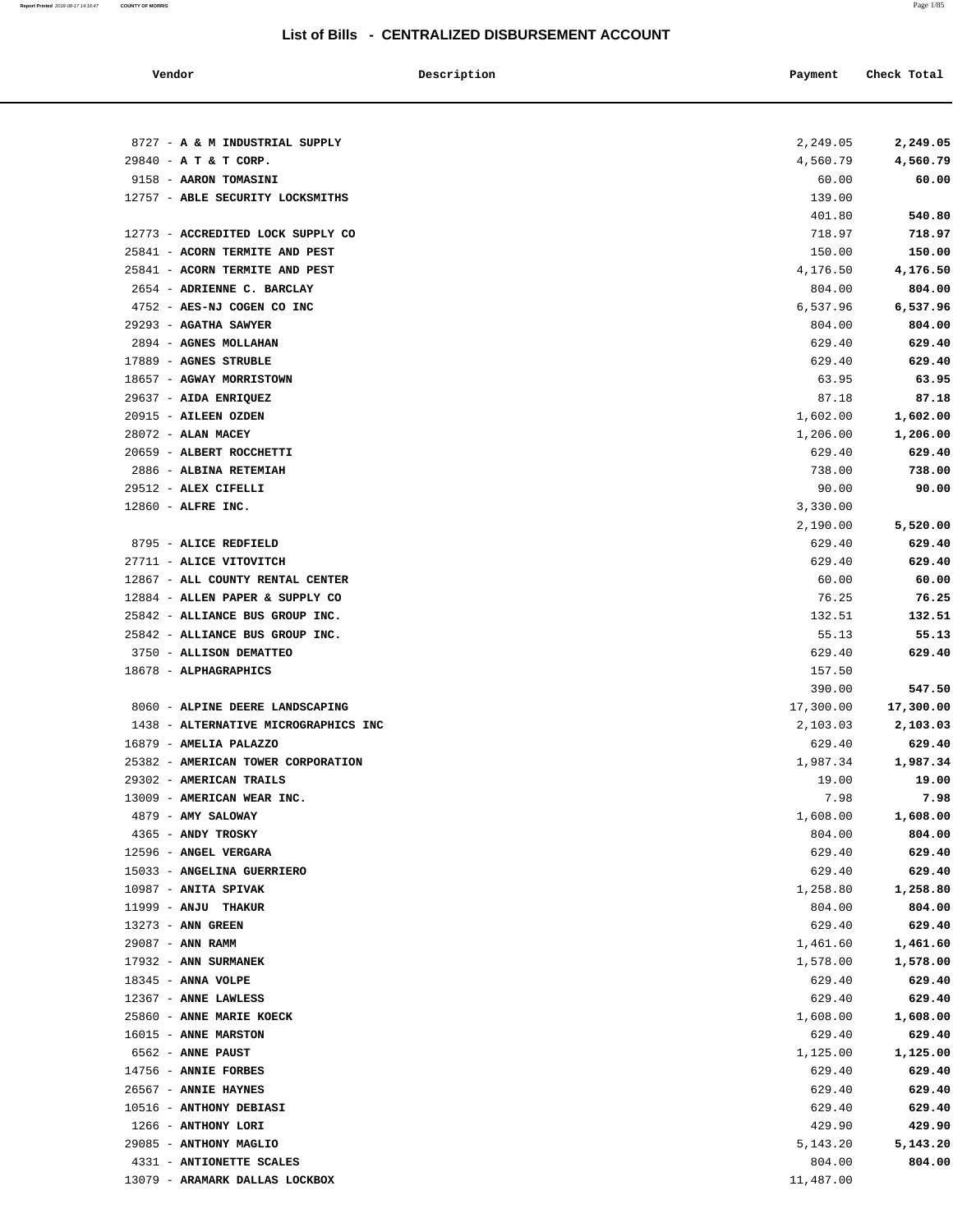| Vendor                                               | Description | Payment            | Check Total        |
|------------------------------------------------------|-------------|--------------------|--------------------|
|                                                      |             | 11,543.27          | 23,030.27          |
| 29665 - ARCHER & GREINER                             |             | 420.00             | 420.00             |
| 29260 - ARH ASSOCIATES                               |             | 1,050.00           | 1,050.00           |
| 10633 - ARKIV MUSIC                                  |             | 400.94             | 400.94             |
| 9528 - ARLENE FOGARTY                                |             | 629.40             | 629.40             |
| 24211 - ARLENE WILLIAMS                              |             | 629.40             | 629.40             |
| 14975 - ARNE GOYTIL                                  |             | 1,125.00           | 1,125.00           |
| 27472 - ARTHUR BURNS                                 |             | 629.40             | 629.40             |
| 24770 - ARTHUR COHEN                                 |             | 629.40             | 629.40             |
| 14698 - ARTHUR FIORE                                 |             | 1,258.80           | 1,258.80           |
| 16016 - ARTHUR MARTIN                                |             | 1,258.80           | 1,258.80           |
| 12421 - ARTHUR O'BRIEN                               |             | 629.40             | 629.40             |
| 4778 - ARTHUR SOULES                                 |             | 1,608.00           | 1,608.00           |
| 24763 - ASHOKKUMAR SHAH                              |             | 1,452.00           | 1,452.00           |
| 18710 - ASSOCIATED WATER CONDITIONERS INC            |             | 370.33             | 370.33             |
| $13142 - AT&T$                                       |             | 59.01              | 59.01              |
| 7658 - AT&T MOBILITY                                 |             | 662.87             | 662.87             |
| 13153 - ATLANTIC HEALTH SYSTEM/MMH                   |             | 870.00             | 870.00             |
| 10650 - ATLANTIC TACTICAL OF NJ, INC.                |             | 885.00             |                    |
|                                                      |             | 4,130.00           |                    |
|                                                      |             | 57.42              |                    |
|                                                      |             | 330.86             | 5,403.28           |
| 11713 - ATLANTIC TRAINING CENTER                     |             | 120.00             | 120.00             |
| 27023 - AUGUSTUS PETTI                               |             | 629.40             | 629.40             |
| 3089 - AUTOMATIC TEMPERATURE CONTROL                 |             | 1,083.12           | 1,083.12           |
| 13835 - AVIS MCINTOSH                                |             | 629.40             | 629.40             |
| 25854 - AVRIL CRAIGIE                                |             | 730.80             | 730.80             |
| 3899 - AVTECH INSTITUTE                              |             | 1,512.00           |                    |
|                                                      |             | 1,680.00           |                    |
|                                                      |             | 1,680.00           |                    |
|                                                      |             | 1,194.67           |                    |
|                                                      |             | 661.34             |                    |
|                                                      |             | 1,352.00           | 8,080.01           |
| 15978 - BAILA MANDEL<br>13217 - BAKER & TAYLOR BOOKS |             | 1,258.80<br>410.01 | 1,258.80<br>410.01 |
| 5364 - BARBARA POBURSKI                              |             | 629.40             | 629.40             |
| 21489 - BARBARA A GIBSON                             |             | 804.00             | 804.00             |
| 21221 - BARBARA L PARMIGIANI                         |             | 4,179.60           | 4,179.60           |
| 16131 - BARBARA MENZEL                               |             | 629.40             | 629.40             |
| 9377 - BARBARA MUELLER                               |             | 1,258.80           | 1,258.80           |
| 16832 - BARBARA OREFICE                              |             | 1,258.80           | 1,258.80           |
| 20141 - BARBARA SANGSTER                             |             | 629.40             | 629.40             |
| 28422 - BARNWELL HOUSE OF TIRES, INC.                |             | 1,528.14           |                    |
|                                                      |             | 911.61             | 2,439.75           |
| 29624 - BATTERIES PLUS BULBS                         |             | 590.10             | 590.10             |
| 691 - BATTINA ALRAZI                                 |             | 629.40             | 629.40             |
| 30063 - BAUM SCIENTIFIC CONSULTING, LLC -            |             | 1,560.00           | 1,560.00           |
| 10413 - BEATRIZ OSPINA                               |             | 72.00              | 72.00              |
| 4646 - BERARDINO SQUEO                               |             | 1,258.80           | 1,258.80           |
| 30235 - BERTHA EDWARDS                               |             | 670.00             | 670.00             |
| 20655 - BERTRAM PALK                                 |             | 910.80             | 910.80             |
| 8986 - BETTY ANN DERCO                               |             | 55.50              | 55.50              |
| 13166 - BETTY ATTALLAH                               |             | 629.40             | 629.40             |
| 28372 - BETTY KITCHENS                               |             | 634.80             | 634.80             |
| 9988 - BETTY MCBURNEY                                |             | 1,258.80           | 1,258.80           |
| 9378 - BEVERLY FANOK                                 |             | 1,258.80           | 1,258.80           |
| 29494 - BI INC.                                      |             | 62.70              | 62.70              |
| 9476 - BINSKY SERVICE LLC                            |             | 717.50             |                    |
|                                                      |             | 1,120.00           | 1,837.50           |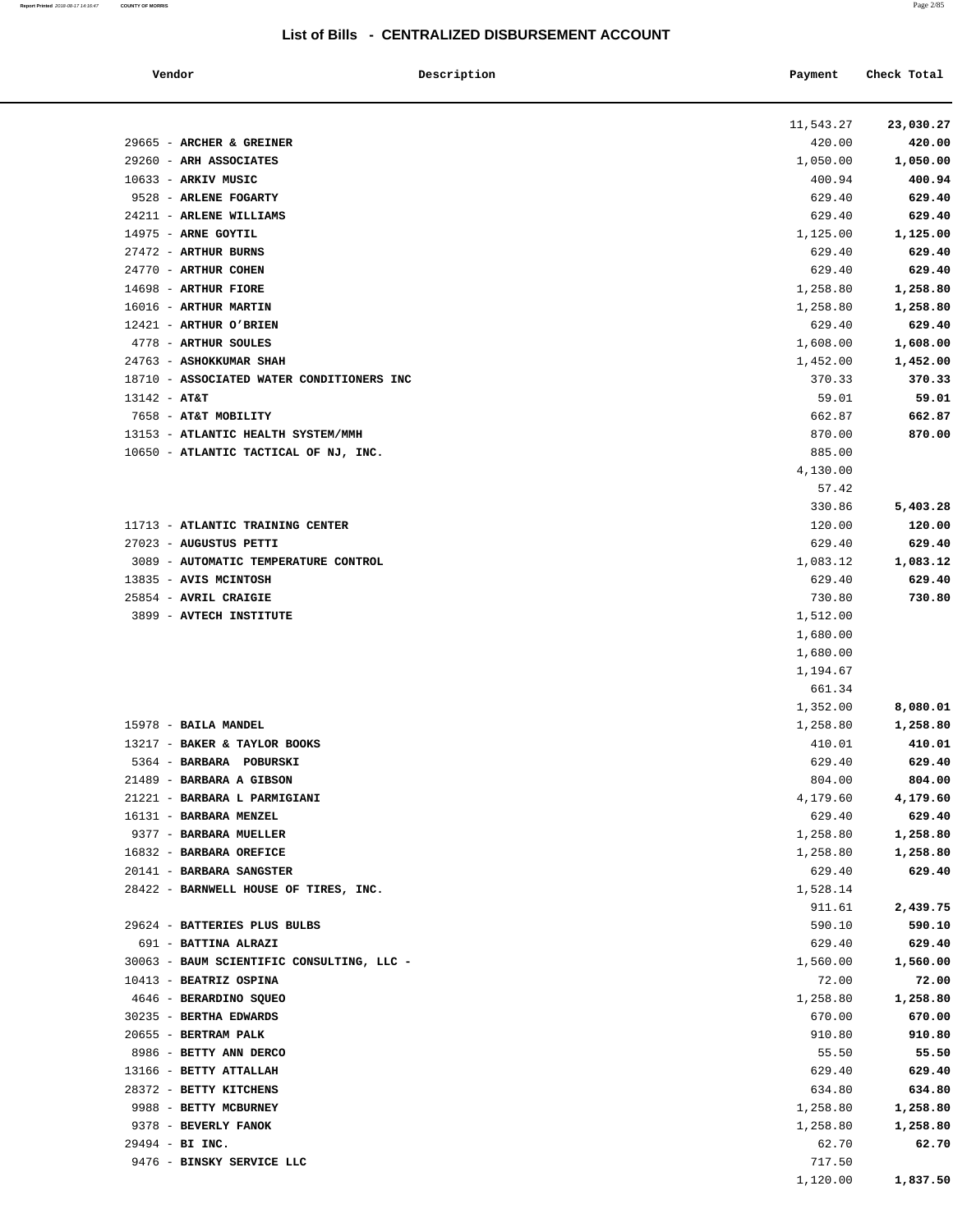| Vendor                                                 | Description | Payment              | Check Total          |
|--------------------------------------------------------|-------------|----------------------|----------------------|
| $25809 - BIONJ$                                        |             | 60.00                | 60.00                |
| 13560 - BOROUGH OF BUTLER                              |             | 166.16               | 166.16               |
| 21703 - BOSWELL ENGINEERING INC                        |             | 4,000.00             | 4,000.00             |
| $12538$ - BRENDA FOX                                   |             | 804.00               | 804.00               |
| 27001 - BRENDA MILLER                                  |             | 1,125.00             | 1,125.00             |
| 25332 - BRIAN DAVIS                                    |             | 90.00                | 90.00                |
| 30350 - BRIAN HAUPTMAN                                 |             | 125.00               | 125.00               |
| 9035 - BRIAN SHUBERT                                   |             | 804.00               | 804.00               |
| 26314 - BROWN & BROWN METRO, INC.                      |             | 6, 250.00            | 6,250.00             |
| 24321 - BROWN'S HUNTERDON                              |             | 672.65               | 672.65               |
| 13863 - C M F BUSINESS SUPPLIES, INC.                  |             | 1,675.00             | 1,675.00             |
| 20526 - CABLEVISION                                    |             | 294.34               | 294.34               |
| 13856 - CABLEVISION                                    |             | 302.57               | 302.57               |
| 13856 - CABLEVISION                                    |             | 482.67               | 482.67               |
| 29247 - CABLEVISION LIGHTPATH NJ LLC                   |             | 5,047.00             | 5,047.00             |
| 8777 - CALVIN CHAMBERS                                 |             | 629.40               | 629.40               |
| 2820 - CAMILLE ALLEN                                   |             | 804.00               | 804.00               |
| 28532 - CANDIDO CAMPOS                                 |             | 1,023.00             | 1,023.00             |
| 437 - CARL GROSS                                       |             | 1,258.80             | 1,258.80             |
| 6030 - CARL LANGE                                      |             | 1,258.80             | 1,258.80             |
| $18089$ - CARLO TOSI                                   |             | 629.40               | 629.40               |
| 1939 - CARLOS RIVERA                                   |             | 629.40               | 629.40               |
| 9273 - CARMAGNOLA & RITARDI LLC                        |             | 770.00               | 770.00               |
| 157 - CARMELLA WILLIAMS                                |             | 1,258.80             | 1,258.80             |
| 25848 - CARMEN FRANKLIN                                |             | 1,258.80             | 1,258.80             |
| 11986 - CARMEN PEREZ                                   |             | 629.40               | 629.40               |
| 9536 - CAROL CLEMMER                                   |             | 730.80               | 730.80               |
| 29928 - CAROL FRIEDMAN                                 |             | 1,125.00             | 1,125.00             |
| 6323 - CAROL JACOBS                                    |             | 804.00               | 804.00               |
| 17539 - CAROL SCHABLIK                                 |             | 1,258.80             | 1,258.80             |
| 3158 - CAROL SMYTH                                     |             | 1,461.60             | 1,461.60             |
| 21362 - CAROLANN ROBERTO                               |             | 629.40               | 629.40               |
| 8171 - CAROLE PIERSON                                  |             | 629.40               | 629.40               |
| 5253 - CAROLINE GREENE                                 |             | 1,258.80             | 1,258.80             |
| 8196 - CAROLYN JENNINGS                                |             | 629.40               | 629.40               |
| 24193 - CAROLYN JOY                                    |             | 629.40               | 629.40               |
| 26506 - CAROLYN O'GRADY                                |             | 629.40               | 629.40               |
| 10475 - CARROT-TOP INDUSTRIES INC                      |             | 27.01                | 27.01                |
| 4440 - CATHERINE GUIN                                  |             | 1,258.80             | 1,258.80             |
| 4598 - CDW GOVERNMENT                                  |             | 104.26               | 104.26               |
| 13708 - CDW GOVERNMENT LLC                             |             | 425.30               | 425.30               |
| 20542 - CELLEBRITE INC.                                |             | 15,835.62            | 15,835.62            |
| 28094 - CENTENARY COLLEGE                              |             | 1,050.00             | 1,050.00             |
| 18831 - CENTRAL JERSEY TITLE CO. INC.                  |             | 355.00               | 355.00               |
| 20487 - CENTURYLINK                                    |             | 251.45               | 251.45               |
| 20487 - CENTURYLINK                                    |             | 195.53               | 195.53               |
| 20487 - CENTURYLINK                                    |             | 48.94                | 48.94                |
| 24625 - CFCS - HOPE HOUSE<br>24625 - CFCS - HOPE HOUSE |             | 4,175.00<br>4,500.00 | 4,175.00<br>4,500.00 |
| 21404 - CHANNIE RAMSOONDAR                             |             | 804.00               | 804.00               |
| 26173 - CHARLENE GUERRA                                |             | 1,258.80             | 1,258.80             |
| 26287 - CHARLES BRIGHT                                 |             | 629.40               | 629.40               |
| 27530 - CHARLES KOPP                                   |             | 629.40               | 629.40               |
| 24189 - CHARLES MAROTTA                                |             | 804.00               | 804.00               |
| 24918 - CHARLIE KRANZ                                  |             | 629.40               | 629.40               |
| 10993 - CHARLOTTE SIMANDY                              |             | 1,258.80             | 1,258.80             |
| 17862 - CHARLOTTE STEUBE                               |             | 629.40               | 629.40               |
| 13777 - CHATHAM TOWNSHIP                               |             | 14,020.16            | 14,020.16            |
| 5273 - CHEROKEE GLASS INC                              |             | 2,600.00             | 2,600.00             |
|                                                        |             |                      |                      |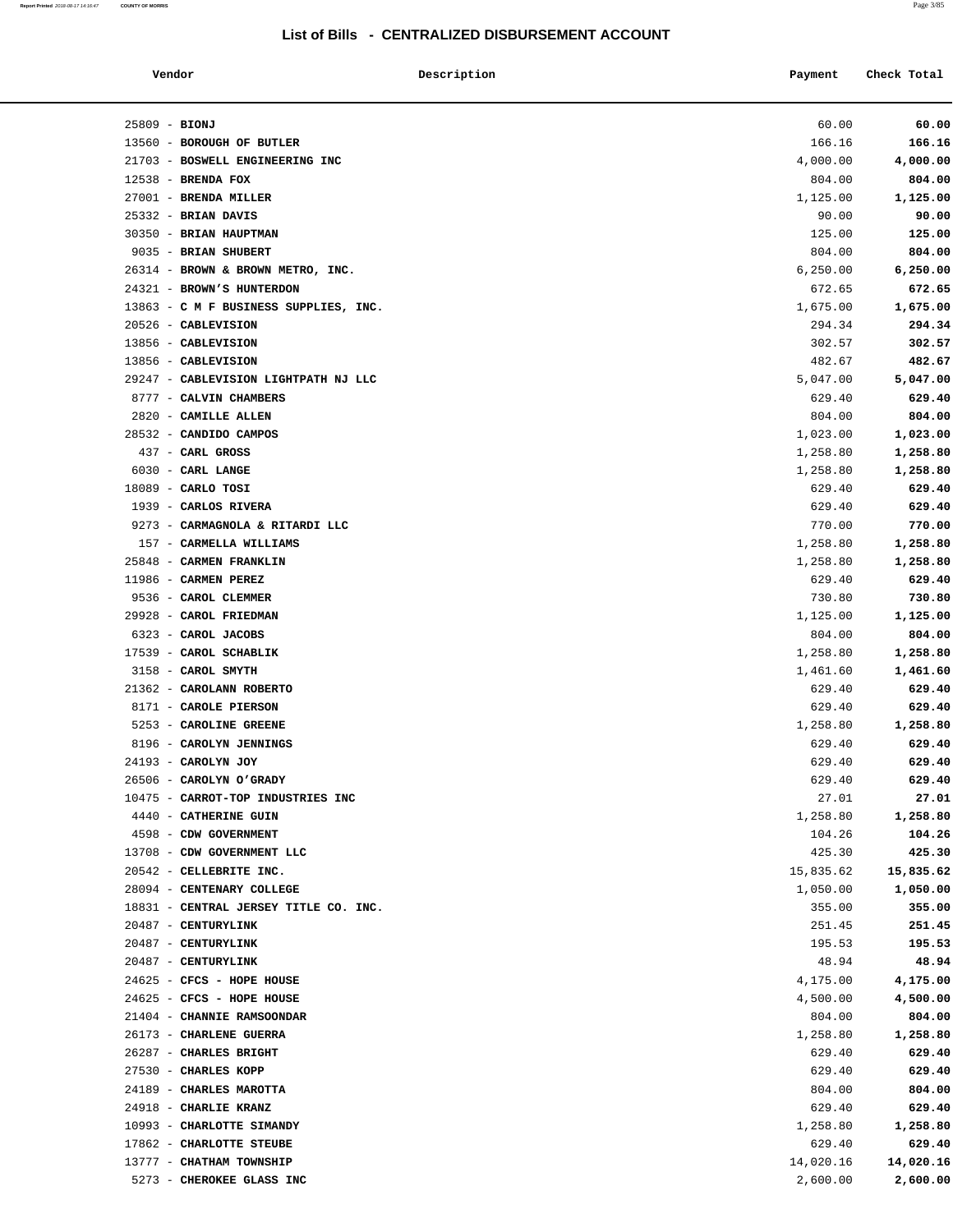$\overline{\phantom{a}}$ 

| Vendor                            | Description                            | Payment    | Check Total |
|-----------------------------------|----------------------------------------|------------|-------------|
| 13788 - CHERRY WEBER & ASSOC. PC  |                                        | 9,072.00   | 9,072.00    |
| 27000 - CHERYL KNEVALS            |                                        | 629.40     | 629.40      |
| 30184 - CHESTER SMITH             |                                        | 804.00     | 804.00      |
| 29560 - CHESTER VALLEY SHELL      |                                        | 935.00     | 935.00      |
| 21424 - CHILRAKHA JAIRAM          |                                        | 629.40     | 629.40      |
| 28281 - CHRISTINA BRINO           |                                        | 629.40     | 629.40      |
| 21648 - CHRISTINE BRAUN           |                                        | 629.40     | 629.40      |
| 10030 - CHRISTINE MAAS            |                                        | 670.00     | 670.00      |
| 27102 - CHRISTOPHER KOOYENGA      |                                        | 71.32      | 71.32       |
| 89 - CINTAS CORPORATION           |                                        | 315.38     | 315.38      |
| 27150 - CLAUDETTE JENNINGS        |                                        | 1,258.80   | 1,258.80    |
| 20319 - CLAUDIA BUDDY             |                                        | 1,258.80   | 1,258.80    |
|                                   | 25571 - CLEARY GIACOBBE ALFIERI &      | 13,916.00  | 13,916.00   |
| 12856 - CLEMENCE ALEONG           |                                        | 629.40     | 629.40      |
| 18519 - CLIFF WOLFE               |                                        | 804.00     | 804.00      |
|                                   | 8454 - CLIFTON ELEVATOR SERVICE CO INC | 1,680.00   |             |
|                                   |                                        | 2,095.00   |             |
|                                   |                                        | 5,814.00   | 9,589.00    |
| 8277 - COANJ                      |                                        | 1,600.00   | 1,600.00    |
|                                   | 24252 - COFFEE LOVERS COFFEE SERVICE   | 39.70      | 39.70       |
| 7354 - COLLEEN MCINERNEY          |                                        | 730.80     | 730.80      |
|                                   | 9486 - COMPLETE SECURITY SYSTEMS, INC. | 168.00     |             |
|                                   |                                        | 965.00     | 1,133.00    |
| 15556 - CONNIE KATSAKOS           |                                        | 629.40     | 629.40      |
|                                   | 26101 - COOPER ELECTRIC SUPPLY CO.     | 2,870.00   | 2,870.00    |
|                                   | 26101 - COOPER ELECTRIC SUPPLY CO.     | 4,066.61   | 4,066.61    |
| 20592 - CORRESTINE TROWERS        |                                        | 1,258.80   | 1,258.80    |
| 14022 - COUNTY COLLEGE OF MORRIS  |                                        | 417,576.59 | 417,576.59  |
| 14031 - COUNTY CONCRETE CORP.     |                                        | 390.00     | 390.00      |
| 14031 - COUNTY CONCRETE CORP.     |                                        | 332.50     | 332.50      |
| 14031 - COUNTY CONCRETE CORP.     |                                        | 436.10     | 436.10      |
| 14031 - COUNTY CONCRETE CORP.     |                                        | 1,166.20   | 1,166.20    |
| 14031 - COUNTY CONCRETE CORP.     |                                        | 390.00     | 390.00      |
| 13 - COUNTY OF MORRIS             |                                        | 6,474.68   | 6,474.68    |
| 13 - COUNTY OF MORRIS             |                                        | 278.08     | 278.08      |
| 14041 - COUNTY WELDING SUPPLY CO  |                                        | 14.75      |             |
|                                   |                                        | 64.98      |             |
|                                   |                                        | 43.90      | 123.63      |
| $24293$ - CRAIG GOSS              |                                        | 99.84      | 99.84       |
| 29633 - CRANE ASSOCIATES, P.C.    |                                        | 3,800.00   |             |
|                                   |                                        | 7,680.00   | 11,480.00   |
| 25188 - CRASH DATA GROUP INC      |                                        | 3,635.00   | 3,635.00    |
| $14089$ - CURA INC.               |                                        | 6,794.74   | 6,794.74    |
| 14102 - CY DRAKE LOCKSMITHS, INC. |                                        | 30.98      |             |
|                                   |                                        | 21.00      |             |
|                                   |                                        | 43.00      | 94.98       |
| 30250 - CYNTHIA COOK              |                                        | 99.96      | 99.96       |
| 2895 - CYNTHIA GORDON             |                                        | 629.40     | 629.40      |
| 11976 - CYNTHIA MILLER            |                                        | 629.40     | 629.40      |
| 12523 - D&B AUTO SUPPLY           |                                        | 4,453.42   | 4,453.42    |
| 14123 - DAILY RECORD              |                                        | 530.36     | 530.36      |
| 14123 - DAILY RECORD              |                                        | 254.64     | 254.64      |
| $10992$ - DAISY WATSON            |                                        | 1,258.80   | 1,258.80    |
| 5334 - DALA EKENEZAR              |                                        | 72.00      | 72.00       |
| 5875 - DANIEL FEBUS               |                                        | 804.00     | 804.00      |
| 27025 - DANIEL RICE               |                                        | 1,608.00   | 1,608.00    |
| 21394 - DAPHNE E JEFFREY          |                                        | 3,375.60   | 3,375.60    |
| 27013 - DARLENE CRINCOLI          |                                        | 1,258.80   | 1,258.80    |
| 27908 - DATA NETWORK SOLUTIONS    |                                        | 9,275.76   | 9,275.76    |
|                                   |                                        |            |             |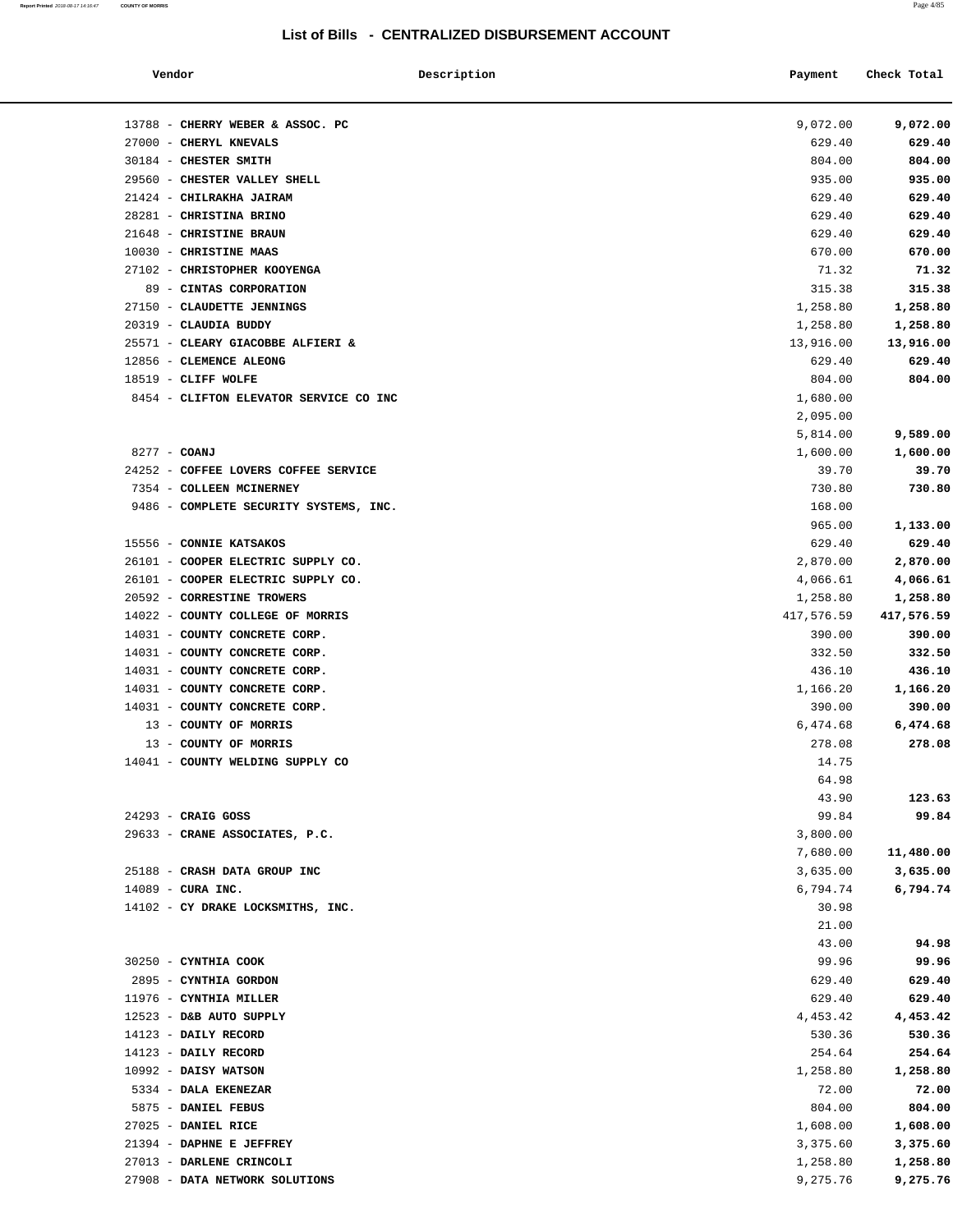#### **Report Printed** 2018-08-17 14:16:47 **COUNTY OF MORRIS** Page 5/85

### **List of Bills - CENTRALIZED DISBURSEMENT ACCOUNT**

| Vendor          | Description                              | Payment   | Check Total |
|-----------------|------------------------------------------|-----------|-------------|
|                 | 10104 - DAVE KOBRICK                     | 1,608.00  | 1,608.00    |
|                 | 12376 - DAVID HORUTZ                     | 629.40    | 629.40      |
|                 | 11647 - DAVID HUYLER                     | 804.00    | 804.00      |
|                 | 11434 - DAWN CENTER FOR INDEPENDENT      | 4,826.00  |             |
|                 |                                          | 1,199.00  |             |
|                 |                                          | 3,770.00  | 9,795.00    |
|                 | 14181 - DAYTOP VILLAGE OF NJ, INC.       | 4,530.00  |             |
|                 |                                          | 1,200.00  | 5,730.00    |
|                 | 1497 - DEBORAH FINE                      | 804.00    | 804.00      |
|                 | 24051 - DEBORAH VANDERHOOF               | 629.40    | 629.40      |
|                 | 8844 - DEE LOBO                          | 629.40    | 629.40      |
|                 | 20871 - DEJANA TRUCK EQUIPMENT OF        | 2,250.00  | 2,250.00    |
|                 | 8224 - DELIA SPARKES                     | 629.40    | 629.40      |
|                 | 1167 - DELILAH SMITH                     | 1,258.80  | 1,258.80    |
|                 | 14228 - DELL MARKETING L.P.              | 74,890.26 | 74,890.26   |
|                 | 14249 - DELUXE INTERNATIONAL             | 10,786.86 | 10,786.86   |
| $13038 -$ DEMCO |                                          | 79.25     | 79.25       |
|                 | 10103 - DENISE ARSENEAULT                | 804.00    | 804.00      |
|                 | 30051 - DENISE MADDALONI                 | 402.00    | 402.00      |
|                 | 30344 - DI WANG                          | 420.00    | 420.00      |
|                 | 12371 - DIANE STRECKFUSS                 | 1,584.00  | 1,584.00    |
|                 | 29927 - DIANE SWANSON                    | 804.00    | 804.00      |
|                 | 10593 - DIANE WOOD                       | 804.00    | 804.00      |
|                 | 24349 - DIRECT ENERGY BUSINESS MARKETING | 568.63    | 568.63      |
|                 | 24349 - DIRECT ENERGY BUSINESS MARKETING | 4,583.45  | 4,583.45    |
|                 | 24349 - DIRECT ENERGY BUSINESS MARKETING | 12.53     | 12.53       |
|                 | 24335 - DISCOVERY BENEFITS INC.          | 65.00     | 65.00       |
|                 | 3152 - DIVITA BALANCE SERVICE CO LLC     | 2,342.00  | 2,342.00    |
|                 | 29814 - DOCUSAFE, LLC                    | 975.00    | 975.00      |
|                 | 2032 - DOLORES VICENTE                   | 1,258.80  | 1,258.80    |
|                 | 27007 - DOMENIC ROBERTAZZI               | 629.40    | 629.40      |
|                 | 25851 - DOMINIC GALLO                    | 1,608.00  | 1,608.00    |
|                 | 8347 - DOMINICK ESPOSITO                 | 1,258.80  | 1,258.80    |
|                 | 6031 - DONALD KOSTKA                     | 1,258.80  | 1,258.80    |
|                 | 20837 - DONNA BUCHANAN                   | 971.75    | 971.75      |
|                 | 28496 - DONNA FEUERZEIG                  | 1,461.60  | 1,461.60    |
|                 | 15638 - DONNA KOWALSKI                   | 1,258.80  | 1,258.80    |
|                 | 20139 - DONNIS ZIESSE                    | 2,250.00  | 2,250.00    |
|                 | 25201 - DOREEN B MCBEAN                  | 804.00    | 804.00      |
|                 | 30332 - DORIAN BELFIORE                  | 199.00    | 199.00      |
|                 | 8872 - DOROTHY INGRAM                    | 629.40    | 629.40      |
|                 | 4652 - DOROTHY MCCORMICK                 | 629.40    | 629.40      |
|                 | 26502 - DOROTHY MCGARVA                  | 804.00    | 804.00      |
|                 | 20611 - DOROTHY RETTBERG                 | 1,258.80  | 1,258.80    |
|                 | 8178 - DOROTHY STEPHENS                  | 629.40    | 629.40      |
|                 | 10986 - DOTTRIGE SMITH-CAESAR            | 629.40    | 629.40      |
|                 | 5318 - DOUGLAS GLENN                     | 1,023.00  | 1,023.00    |
|                 | 28752 - CRYSTAL SPRINGS                  | 13.49     |             |
|                 |                                          | 23.49     |             |
|                 |                                          | 189.90    |             |
|                 |                                          | 19.48     |             |
|                 |                                          | 10.99     |             |
|                 |                                          | 34.48     |             |
|                 |                                          | 20.99     |             |
|                 |                                          | 18.49     | 331.31      |
|                 | $14438$ - E.A. MORSE & CO. INC.          | 184.10    | 184.10      |
|                 | 14445 - EAGLE POINT GUN SHOP             | 15,298.70 | 15,298.70   |
|                 | 9394 - EARL NIELSEN                      | 1,258.80  | 1,258.80    |
|                 | 18985 - EBSCO INFORMATION SERVICES       | 1,600.48  |             |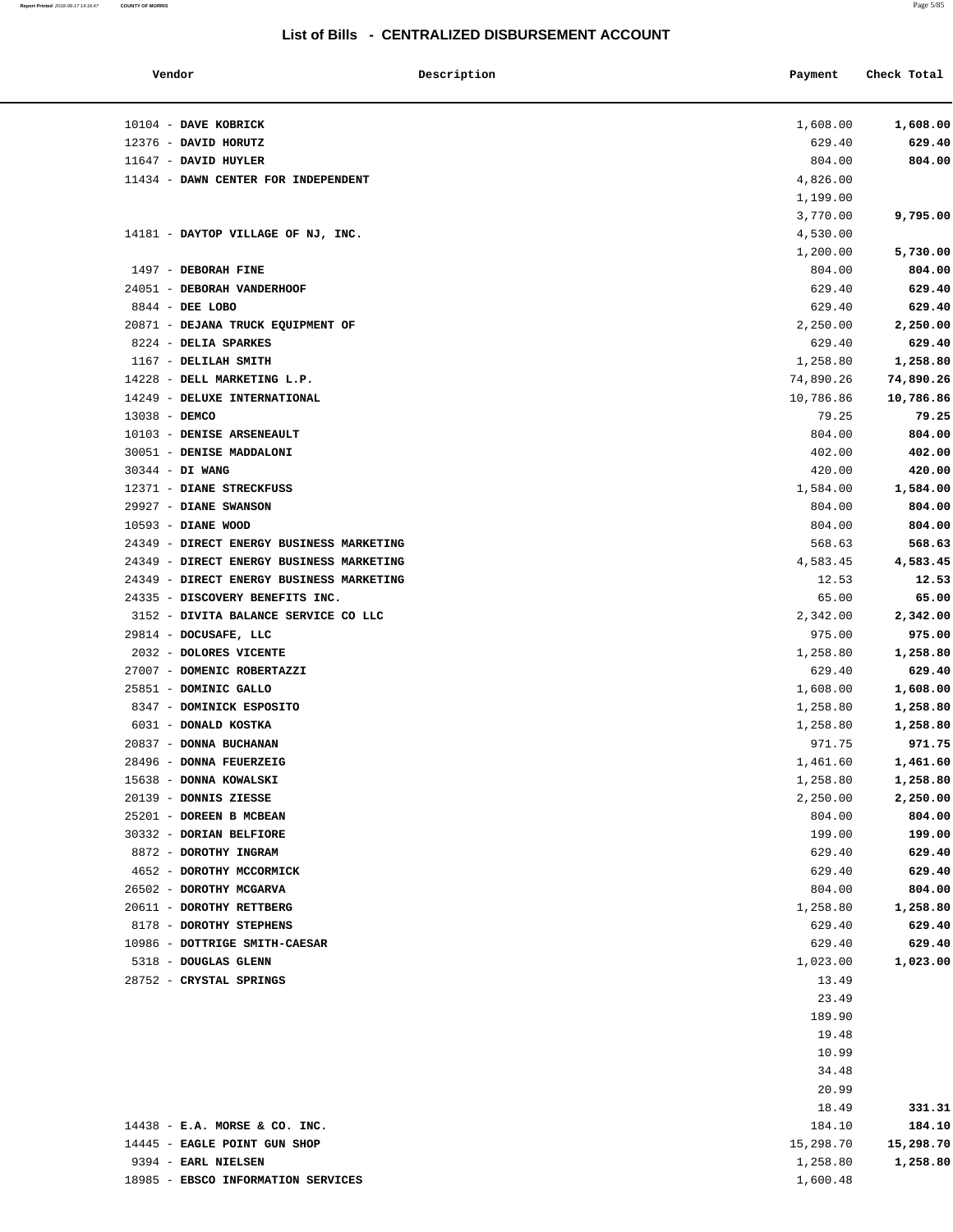**Report Printed** 2018-08-17 14:16:47 **COUNTY OF MORRIS** Page 6/85

### **List of Bills - CENTRALIZED DISBURSEMENT ACCOUNT**

| Vendor                                            | Description | Payment            | Check Total        |
|---------------------------------------------------|-------------|--------------------|--------------------|
|                                                   |             | 52.50              | 1,652.98           |
| 27736 - EDDIE RAYFORD                             |             | 629.40             | 629.40             |
| 26632 - EDGE PROPERTY MAINTENANCE                 |             | 5,978.50           | 5,978.50           |
| 1441 - EDILMA ACEVEDO                             |             | 72.00              | 72.00              |
| 4435 - EDITH VANDER PLOEG                         |             | 629.40             | 629.40             |
| 7292 - EDUARDO VARGAS                             |             | 629.40             | 629.40             |
| 14806 - EDWARD FRONZUTO                           |             | 1,608.00           | 1,608.00           |
| $11015$ - EDWARD RICE                             |             | 629.40             | 629.40             |
| 17942 - EILEEN SWEEDY                             |             | 629.40             | 629.40             |
| 4433 - ELAINE COOPER                              |             | 1,607.40           | 1,607.40           |
| 20614 - ELBERITA DELABASTIDE                      |             | 1,302.00           | 1,302.00           |
| 28875 - ELEANOR ACKERMAN                          |             | 1,334.00           | 1,334.00           |
| 21649 - ELEANOR CARROLL<br>20909 - ELEANOR SGRO   |             | 629.40<br>1,258.80 | 629.40<br>1,258.80 |
| 10560 - ELEANOR SHANN                             |             | 629.40             | 629.40             |
| 11241 - ELISABETH LUTZ                            |             | 1,258.80           | 1,258.80           |
| 21722 - ELITE TRANSCRIPTS INC.                    |             | 167.31             | 167.31             |
| 17613 - ELIZABETH SHANKLIN                        |             | 629.40             | 629.40             |
| 14343 - ELIZABETH DONEGAN                         |             | 1,258.80           | 1,258.80           |
| 8779 - ELIZABETH JAEGER                           |             | 629.40             | 629.40             |
| 26566 - ELIZABETH JOHNSON                         |             | 629.40             | 629.40             |
| 10982 - ELIZABETH KING                            |             | 1,258.80           | 1,258.80           |
| 13263 - ELIZABETH LASSITER                        |             | 629.40             | 629.40             |
| 24768 - ELIZABETH LEHMANN                         |             | 629.40             | 629.40             |
| 8192 - ELIZABETH PANZER                           |             | 1,578.00           | 1,578.00           |
| 14505 - ELIZABETHTOWN GAS COMPANY                 |             | 67.13              | 67.13              |
| 14301 - ELLEN DIDIMAMOFF                          |             | 1,258.80           | 1,258.80           |
| 10977 - ELLORINE PITTER                           |             | 629.40             | 629.40             |
| 24190 - ELOUISE KING                              |             | 780.00             | 780.00             |
| 2054 - ELSIE BOWEN                                |             | 1,258.80           | 1,258.80           |
| 7419 - ELSIE PATTERSON<br>4438 - ELVA WEININGER   |             | 629.40             | 629.40             |
| 5245 - EMELDA WALCOTT                             |             | 629.40<br>629.40   | 629.40<br>629.40   |
| 25417 - EMILY O'GORMAN                            |             | 1,258.80           | 1,258.80           |
| 2047 - EMPLOYMENT HORIZONS, INC.                  |             | 903.00             |                    |
|                                                   |             | 61,573.00          | 62,476.00          |
| 30224 - ENVELOPES.COM                             |             | 238.55             | 238.55             |
| $30241$ - ERIKA HAUSER                            |             | 324.21             | 324.21             |
| 27495 - ERLOUSE MACEAN                            |             | 629.40             | 629.40             |
| 4498 - ERNEST GARAY                               |             | 768.00             | 768.00             |
| 6038 - ESSEX COUNTY HOSPITAL                      |             | 7,206.63           | 7,206.63           |
| 27678 - ESSEX TRAVEL SERVICE                      |             | 1,770.02           | 1,770.02           |
| 6576 - ESTHER ROBERTS                             |             | 629.40             | 629.40             |
| 14673 - ETHEL FENTZLAFF                           |             | 1,258.80           | 1,258.80           |
| 21666 - ETHEL HAWKINS                             |             | 629.40             | 629.40             |
| 8771 - ETHEL WEISSMANN                            |             | 629.40             | 629.40             |
| 10403 - EUGENE JACKSON<br>440 - EUNICE A REYNOLDS |             | 1,560.00<br>629.40 | 1,560.00<br>629.40 |
| 21287 - EUNICE FREEMAN                            |             | 804.00             | 804.00             |
| $24195$ - EVA DAVIS                               |             | 804.00             | 804.00             |
| 26562 - EVADNE ELLIOTT                            |             | 629.40             | 629.40             |
| 11531 - EVELYN BROWN                              |             | 804.00             | 804.00             |
| 12366 - EVELYN CAFFREY                            |             | 1,608.00           | 1,608.00           |
| 6582 - EVELYN NELSON                              |             | 1,258.80           | 1,258.80           |
| 10525 - EVERETTE SOLOMON                          |             | 1,258.80           | 1,258.80           |
| 26716 - EXECUTIVE POOL SERVICES                   |             | 640.00             | 640.00             |
| 14604 - EXTEL COMMUNICATIONS                      |             | 9,785.00           | 9,785.00           |
| 14604 - EXTEL COMMUNICATIONS                      |             | 1,275.00           | 1,275.00           |
| 3549 - EZ WHEELS DRIVING SCHOOL                   |             | 1,066.40           |                    |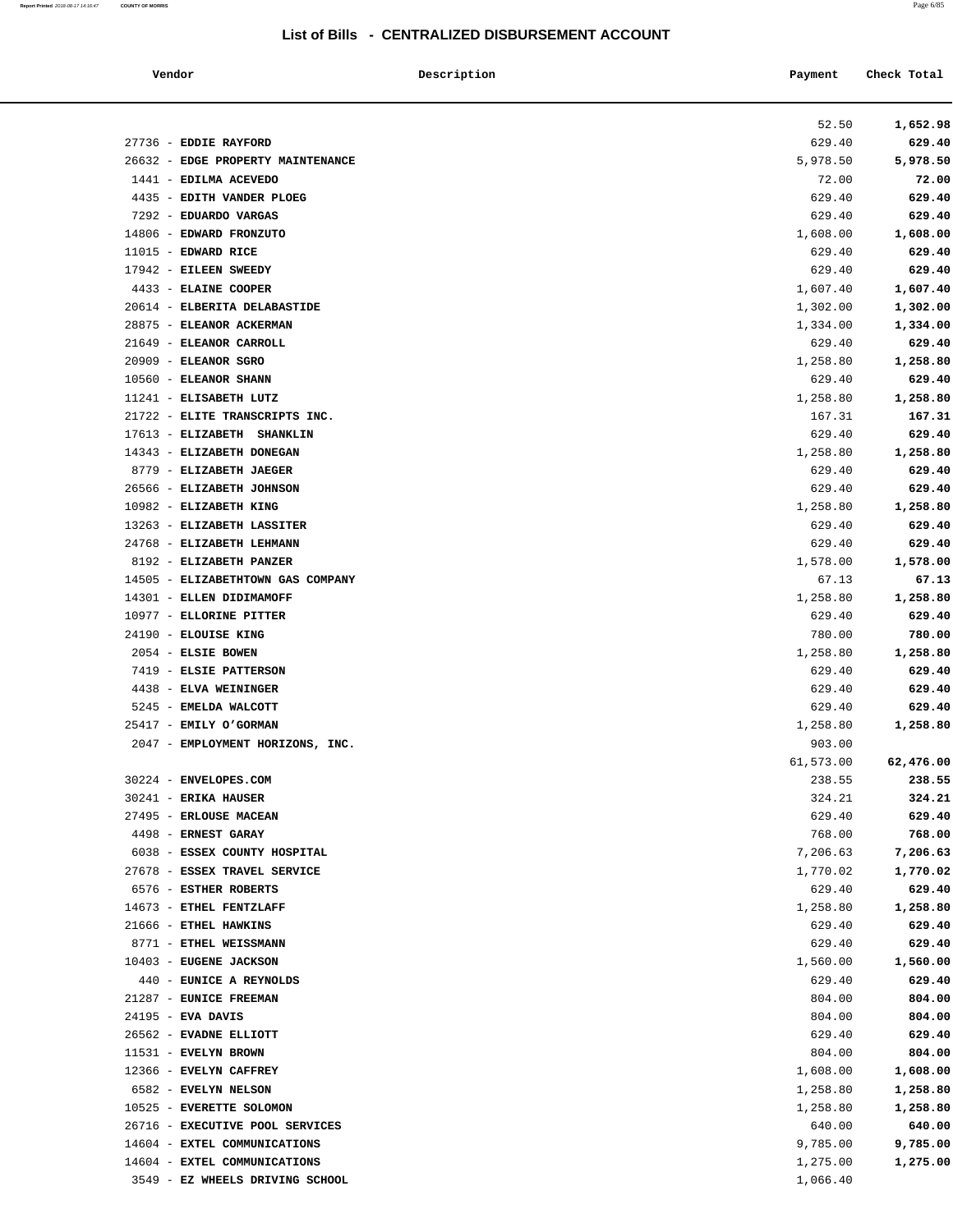**Report Printed** 2018-08-17 14:16:47 **COUNTY OF MORRIS** Page 7/85

# **List of Bills - CENTRALIZED DISBURSEMENT ACCOUNT**

| Vendor                               | Description | Payment   | Check Total |
|--------------------------------------|-------------|-----------|-------------|
|                                      |             | 399.90    |             |
|                                      |             | 1,231.20  |             |
|                                      |             | 1,125.60  |             |
|                                      |             | 399.90    |             |
|                                      |             | 1,013.08  |             |
|                                      |             | 453.22    |             |
|                                      |             | 1,125.60  | 6,814.90    |
| 3549 - EZ WHEELS DRIVING SCHOOL      |             | 453.22    | 453.22      |
| 12515 - FASTENAL COMPANY             |             | 494.32    |             |
|                                      |             | 174.00    |             |
|                                      |             | 2,774.78  | 3,443.10    |
| $24219$ - FAY TEIXEIRA               |             | 804.00    | 804.00      |
| $10515$ - FAYE STEELE                |             | 660.00    | 660.00      |
| $5088$ - FBI/LEEDA                   |             | 650.00    | 650.00      |
| $14668$ - FEDEX                      |             | 98.07     |             |
|                                      |             | 56.58     | 154.65      |
| 1190 - FEROL DRUST                   |             | 1,258.80  | 1,258.80    |
| 25548 - FIRST PRIORITY EMERGENCY     |             | 840.32    | 840.32      |
| 3051 - LAZ PARKING                   |             | 3,300.23  | 3,300.23    |
| 12151 - FLEMINGTON BUICK CHEVROLET   |             | 57.49     | 57.49       |
| 27167 - FLEMINGTON CHRYSLER          |             | 53.13     | 53.13       |
| 2147 - FLEMINGTON DEPT STORE INC     |             | 2,386.40  | 2,386.40    |
| 25330 - FLEMINGTON DEPT STORE INC    |             | 209.00    | 209.00      |
| 11444 - FLORENCE GRAMIGNANO          |             | 1,258.80  | 1,258.80    |
| 3786 - FLORIS ROCHESTER              |             | 629.40    | 629.40      |
| 28060 - FORENSIC NURSE COORDINATORS' |             | 100.00    | 100.00      |
| 10980 - FRANCES DUFF                 |             | 1,258.80  | 1,258.80    |
| 16249 - FRANCES MOGIELNICKI          |             | 629.40    | 629.40      |
| 16981 - FRANCES PERKALIS             |             | 629.40    | 629.40      |
| 10978 - FRANCES SLAYTON              |             | 629.40    | 629.40      |
| 13205 - FRANCES SPICER               |             | 629.40    | 629.40      |
| 17295 - FRANK REILLY                 |             | 629.40    | 629.40      |
| 30061 - FRANK RIGILLO                |             | 200.00    | 200.00      |
| 20596 - FRANK SORIANO                |             | 804.00    | 804.00      |
| 24212 - FRANKIE SATCHER              |             | 1,258.80  | 1,258.80    |
| $27014$ - FRED E HEIDER              |             | 1,536.00  | 1,536.00    |
| 27809 - FRED PLECHATA                |             | 629.40    | 629.40      |
| 14786 - FRED PRYOR SEMINARS          |             | 199.00    |             |
|                                      |             | 675.00    |             |
|                                      |             | 745.00    | 1,619.00    |
| 28530 - FREDERICK NUBER JR.          |             | 804.00    | 804.00      |
| 14795 - FRENCH & PARRELLO ASSOCIATES |             | 2,050.00  |             |
|                                      |             | 18,914.58 | 20,964.58   |
| 21893 - G & L TRANSCRIPTION OF NJ    |             | 267.60    | 267.60      |
| 17778 - GAETANO SPINELLA             |             | 1,258.80  | 1,258.80    |
| 15712 - GAIL LAWRENCE                |             | 629.40    | 629.40      |
| 7373 - GAILE THOMPSON                |             | 629.40    | 629.40      |
| 25849 - GAJENDRAKU SANDESARA         |             | 786.00    | 786.00      |
| 14841 - GALETON GLOVES               |             | 421.60    | 421.60      |
| 30139 - GARDEN STATE HARLEY-DAVIDSON |             | 441.88    | 441.88      |
| 30139 - GARDEN STATE HARLEY-DAVIDSON |             | 441.88    | 441.88      |
| $27015$ - GARY L KEEFER              |             | 1,608.00  | 1,608.00    |
| $21652$ - GARY RIETH                 |             | 1,578.00  | 1,578.00    |
| 14726 - GEN-EL SAFETY & INDUSTRIAL   |             | 303.94    |             |
|                                      |             | 265.05    | 568.99      |
| 14887 - GENERAL PLUMBING SUPPLY INC. |             | 383.11    | 383.11      |
| 8167 - GENEVA JACKSON                |             | 629.40    | 629.40      |
| 416 - GEORGE ERATH                   |             | 1,258.80  | 1,258.80    |
| 2381 - GEORGE GILLILAND              |             | 730.80    | 730.80      |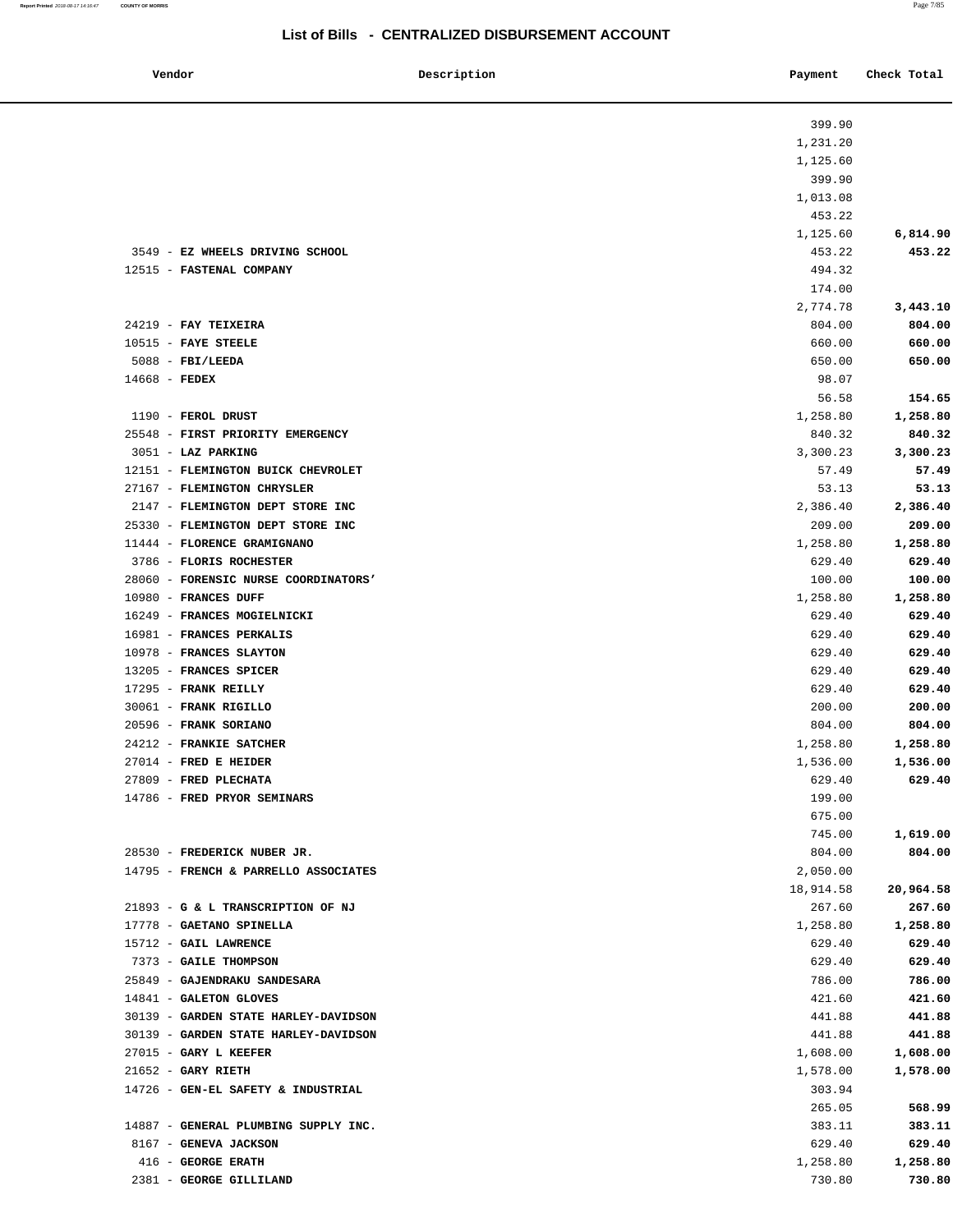#### **Report Printed** 2018-08-17 14:16:47 **COUNTY OF MORRIS** Page 8/85

| Vendor                              | Description | Payment    | Check Total |
|-------------------------------------|-------------|------------|-------------|
| 20599 - GERALD NEWELL               |             | 1,258.80   | 1,258.80    |
| 9380 - GERALD STARK SR.             |             | 1,258.80   | 1,258.80    |
| 15106 - GERALDINE HARRIS            |             | 629.40     | 629.40      |
| 26504 - GERALDINE KITZEROW          |             | 1,602.00   | 1,602.00    |
| 29537 - GERALDINE SMITH             |             | 804.00     | 804.00      |
| 29916 - GERALDINE VOGEL             |             | 1,608.00   | 1,608.00    |
| 6564 - GERHARD VIENNA               |             | 1,258.80   | 1,258.80    |
| 24379 - GHYSLAINE F. BRILLANT       |             | 1,258.80   | 1,258.80    |
| 14916 - GILL ID SYSTEMS             |             | 755.00     | 755.00      |
| 26994 - GISELA HARPELL              |             | 1,607.40   | 1,607.40    |
| 21655 - GLENDA JENKINS              |             | 629.40     | 629.40      |
| 16566 - GLORIA NIEC                 |             | 629.40     | 629.40      |
| 11983 - GLORIA ZAPRAUSKIS           |             | 1,258.80   | 1,258.80    |
| 20920 - GORDON BREEDING JR          |             | 672.00     | 672.00      |
| 751 - GOVERNMENT TECHNOLOGIES, INC. |             | 962.50     |             |
|                                     |             | 1,925.00   | 2,887.50    |
| 30253 - GOVERNOR'S CONFERENCE       |             | 250.00     | 250.00      |
| $14983$ - GRAINGER                  |             | 745.79     | 745.79      |
| $14984$ - GRAINGER                  |             | 1,109.01   |             |
|                                     |             | 1,237.53   | 2,346.54    |
| 3475 - GREG FERRARA                 |             | 1,830.55   | 1,830.55    |
| 958 - GREGORY SWAN                  |             | 804.00     | 804.00      |
| 15051 - GRETCHEN HAAS               |             | 1,258.80   | 1,258.80    |
| 20005 - GROFF TRACTOR NJ, LLC       |             | 103.88     |             |
|                                     |             | 308.46     | 412.34      |
| $2813 - GSETA$                      |             | 700.00     | 700.00      |
| $10972$ - GUY DEODATO               |             | 1,258.80   | 1,258.80    |
| 20919 - HANNAH GILBERT              |             | 629.40     | 629.40      |
| 15081 - HANOVER SEWERAGE AUTHORITY  |             | 1,764.42   | 1,764.42    |
| 16713 - HAROLD NOONAN               |             | 629.40     | 629.40      |
| 12377 - HAROLD WHITE                |             | 629.40     | 629.40      |
| 27490 - HARRAH'S ATLANTIC CITY      |             | 268.54     | 268.54      |
| 25522 - HARRY L. SCHWARZ & CO.      |             | 945.00     | 945.00      |
| 8197 - HATEF QUAZI                  |             | 1,258.80   | 1,258.80    |
| 444 - HATTIE GREEN                  |             | 629.40     | 629.40      |
| 11991 - HAYWARD HARRELL             |             | 1,258.80   | 1,258.80    |
| 4059 - HEALTH CARE LOGISTICS INC.   |             | 217.67     |             |
|                                     |             | 186.85     | 404.52      |
| 15691 - HELEN LARSON                |             | 629.40     | 629.40      |
| 29038 - HELEN PETERSON              |             | 1,125.00   | 1,125.00    |
| 21423 - HELEN S BURNS-PRIMUS        |             | 804.00     | 804.00      |
| 18194 - HELEN TYCZKOWSKI            |             | 629.40     | 629.40      |
| 25845 - HELEN WILKENS               |             | 629.40     | 629.40      |
| 15159 - HELRICK'S INC               |             | 183.03     | 183.03      |
| 14507 - HENRY ELLIOTT               |             | 1,258.80   | 1,258.80    |
| 14868 - HENRY GARTNER               |             | 629.40     | 629.40      |
| 21430 - HENRY KAFEL                 |             | 629.40     | 629.40      |
| 2880 - HENRY MASKER JR.             |             | 804.00     | 804.00      |
| 8685 - HENRY SCHEIN INC             |             | 2,476.07   |             |
|                                     |             | 58.98      |             |
|                                     |             | 26.17      | 2,561.22    |
|                                     |             |            |             |
| 20922 - HERBERT ROSA                |             | 629.40     | 629.40      |
| 25160 - HERMA I. MCNAB              |             | 629.40     | 629.40      |
| 8173 - HERMAN HOOPES                |             | 629.40     | 629.40      |
| 1330 - HERTRICH FLEET SERVICES INC  |             | 124,852.20 | 124,852.20  |
| 29333 - HILDA PRIVOTT               |             | 804.00     | 804.00      |
| 28404 - HOME DEPOT U.S.A., INC.     |             | 1,650.99   |             |
|                                     |             | 614.37     |             |
|                                     |             | 1,398.25   | 3,663.61    |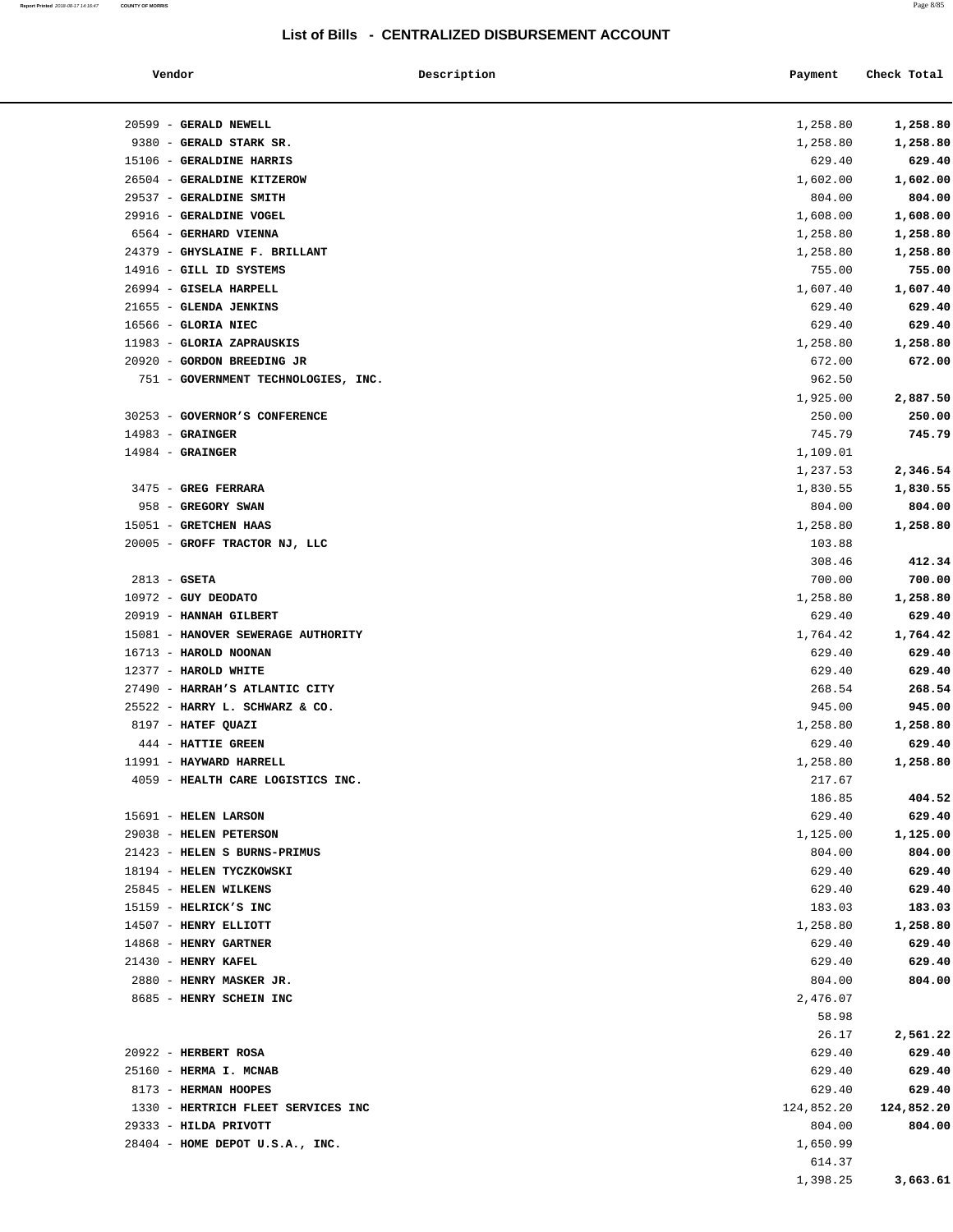#### **Report Printed** 2018-08-17 14:16:47 **COUNTY OF MORRIS** Page 9/85

### **List of Bills - CENTRALIZED DISBURSEMENT ACCOUNT**

| Vendor                                       | Description | Payment            | Check Total        |
|----------------------------------------------|-------------|--------------------|--------------------|
| 16302 - HOMELESS SOLUTIONS, INC.             |             | 9,802.00           |                    |
|                                              |             | 15,821.00          | 25,623.00          |
| 20737 - HOOVER TRUCK CENTERS INC             |             | 46.52              | 46.52              |
| 20737 - HOOVER TRUCK CENTERS INC             |             | 15.33              | 15.33              |
| 1177 - HOPE HOLLENBECK                       |             | 804.00             | 804.00             |
| $10636$ - HUNAN WOK                          |             | 517.50             | 517.50             |
| $20932$ - IDA RANDLE                         |             | 804.00             | 804.00             |
| 29901 - IDEAL AUTO BODY, LLC                 |             | 1,316.45           |                    |
|                                              |             | 2,055.36           |                    |
|                                              |             | 4,117.05           |                    |
|                                              |             | 2,912.45           |                    |
|                                              |             | 825.65             | 11,226.96          |
| 8785 - RUBINO IGNAZIO                        |             | 629.40             | 629.40             |
| 26660 - ILIFF-RUGGIERO FUNERAL HOME INC.     |             | 7,975.00           | 7,975.00           |
| 29846 - IMPERIAL BAG & PAPER CO. LLC         |             | 116.00             |                    |
|                                              |             | 5,010.00           | 5,126.00           |
| 15337 - INFORMATION TODAY INC                |             | 301.53             | 301.53             |
| 12041 - INGLESINO, WEBSTER,                  |             | 9,046.59           | 9,046.59           |
| 1664 - INGRAM LIBRARY SERVICES               |             | 1,125.62           |                    |
|                                              |             | 870.59             |                    |
|                                              |             | 477.58             |                    |
|                                              |             | 2,201.28           |                    |
|                                              |             | 1,539.28           | 6, 214.35          |
| 1664 - INGRAM LIBRARY SERVICES               |             | 323.11             |                    |
|                                              |             | 1,500.64           |                    |
|                                              |             | 805.17             | 2,628.92           |
| 4859 - INSTITUTE FOR FORENSIC PSYCHOLOGY     |             | 1,800.00           | 1,800.00           |
| 30028 - INTEGRITY, INC.                      |             | 7,753.00           | 7,753.00           |
| 30135 - INVESTIGATIVE FORENSICS CONSULTING   |             | 2,166.00           |                    |
|                                              |             | 2,717.00           | 4,883.00           |
| 29930 - IRA M GARELICK                       |             | 325.00             | 325.00             |
| $24019$ - IRIS GREEN                         |             | 629.40             | 629.40             |
| 21366 - ISABEL RUIZ                          |             | 629.40             | 629.40             |
| 8969 - IVERY KEYS                            |             | 804.00             | 804.00             |
| 15433 - J & D SALES & SERVICE LLC            |             | 1,120.71           |                    |
|                                              |             | 413.00             | 1,533.71           |
| 7982 - J & J TRUCK EQUIPMENT                 |             | 557.41             |                    |
|                                              |             | 67.25              | 624.66             |
| 9398 - J.C. SAFFOLD                          |             | 629.40             | 629.40             |
| 16779 - J.R. O'DWYER COMPANY, INC.           |             | 103.00             | 103.00             |
| 15840 - JACK LUCAS                           |             | 1,258.80           | 1,258.80           |
| 29630 - JACKIE LYNN MILLER                   |             | 330.60             | 330.60             |
| 25439 - JACQUELINE FULMORE                   |             | 629.40             | 629.40             |
| 21345 - JACQUELINE LIVERPOOL                 |             | 730.80             | 730.80             |
| 730 - JACQUELYN M. DONNELLEY                 |             | 804.00             | 804.00             |
| 27446 - JAIME SHANAPHY                       |             | 60.60              | 60.60              |
| 5874 - JAMES DUFFY                           |             | 629.40             | 629.40             |
| 21373 - JAMES GRUBBS<br>12197 - JAMES H WOLF |             | 1,258.80           | 1,258.80           |
| 1479 - JAMES MCDANIEL                        |             | 2,250.00<br>804.00 | 2,250.00<br>804.00 |
| 16064 - JAMES MCKINLEY                       |             | 1,608.00           | 1,608.00           |
| 9489 - JAMES MURRAY                          |             | 1,258.80           | 1,258.80           |
| 2890 - JAMES RETEMIAH                        |             | 762.00             | 762.00             |
| 30042 - JAMES VAN VALEN                      |             | 130.08             | 130.08             |
| 10989 - JAMES VOELKER JR                     |             | 804.00             | 804.00             |
| 7382 - JAMES WOODRUFF                        |             | 1,258.80           | 1,258.80           |
| 8649 - JANE GILLIES                          |             | 804.00             | 804.00             |
| $17228$ - JANE RAE                           |             | 629.40             | 629.40             |
| 21341 - JANEITA RANDALL                      |             | 629.40             | 629.40             |
|                                              |             |                    |                    |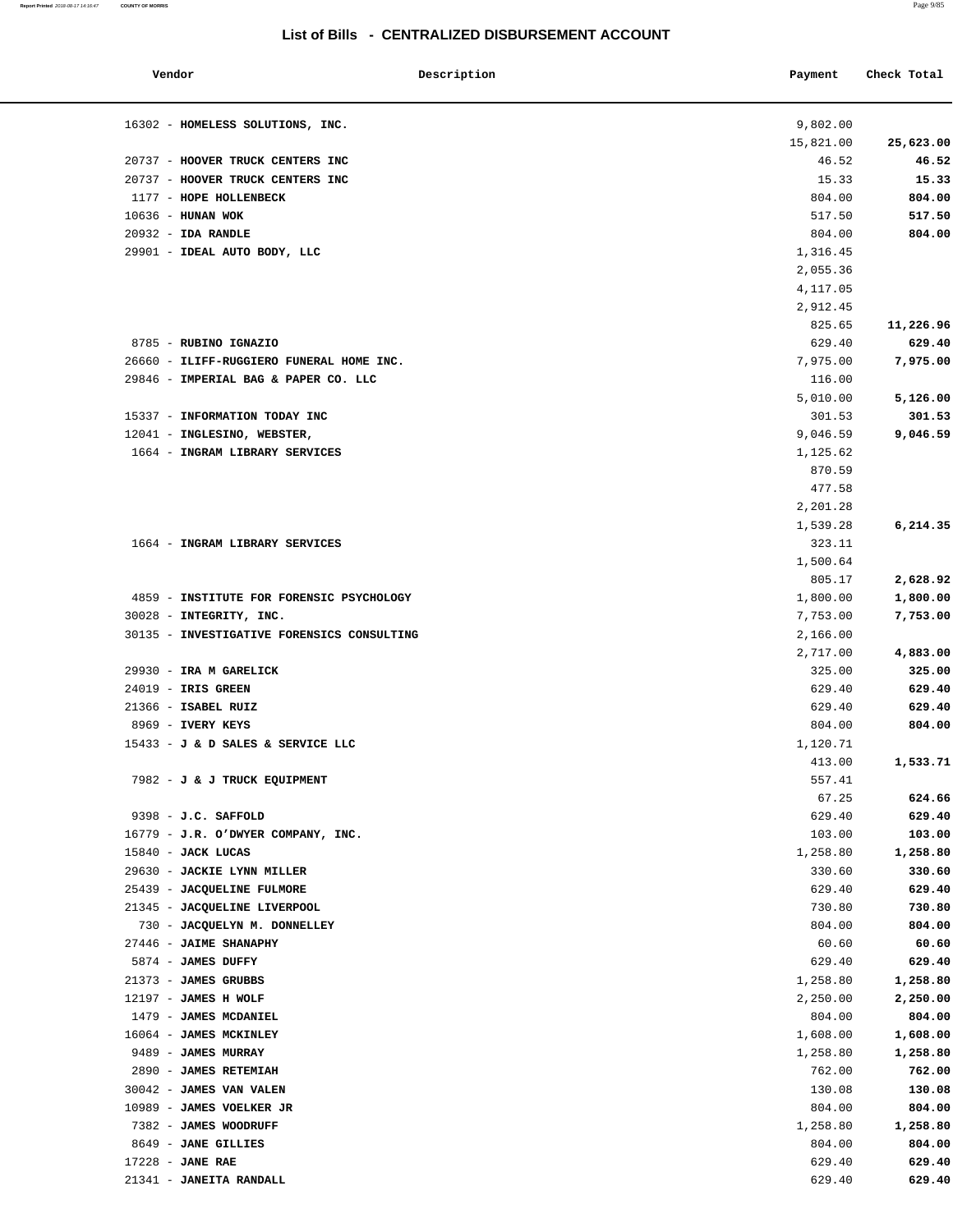| Vendor                                                                   | Description | Payment            | Check Total        |
|--------------------------------------------------------------------------|-------------|--------------------|--------------------|
| 14340 - JANET DONALDSON                                                  |             | 33.00              | 33.00              |
| 3749 - JANET NIENSTADT                                                   |             | 629.40             | 629.40             |
| 8770 - JANET SEABLOM                                                     |             | 629.40             | 629.40             |
| 2442 - JANET TRIGGS                                                      |             | 629.40             | 629.40             |
| 1477 - JANICE TRUSZ                                                      |             | 1,258.80           | 1,258.80           |
| 11467 - JASCINTH MCINTOSH                                                |             | 1,258.80           | 1,258.80           |
| $27012$ - JEAN BRAGG                                                     |             | 804.00             | 804.00             |
| $10862$ - JEAN FRANCIS                                                   |             | 629.40             | 629.40             |
| 11442 - JEAN LONERGAN                                                    |             | 1,258.80           | 1,258.80           |
| 17849 - JEAN STEFANICK                                                   |             | 2,250.00           | 2,250.00           |
| $20612$ - JEAN VIZZA                                                     |             | 1,258.80           | 1,258.80           |
| 17978 - JEANETTE TAYLOR                                                  |             | 629.40             | 629.40             |
| 26995 - JEANNE HEIBER                                                    |             | 2,250.00           | 2,250.00           |
| 26499 - JEFFREY C MCLEAR                                                 |             | 629.40             | 629.40             |
| 27529 - JEFFREY ENDEAN                                                   |             | 629.40             | 629.40             |
| 15483 - JENSON & MITCHELL INC                                            |             | 1,398.30           | 1,398.30           |
| 457 - JEROME THIEL                                                       |             | 2,250.00           | 2,250.00           |
| 27860 - JERRY DAVENPORT                                                  |             | 1,023.00           | 1,023.00           |
| 960 - JERSEY CENTRAL POWER & LIGHT                                       |             | 33.09              | 33.09              |
| 960 - JERSEY CENTRAL POWER & LIGHT                                       |             | 36.99              | 36.99              |
| 960 - JERSEY CENTRAL POWER & LIGHT                                       |             | 2,701.75           | 2,701.75           |
| 960 - JERSEY CENTRAL POWER & LIGHT                                       |             | 3,464.31           | 3,464.31           |
| 960 - JERSEY CENTRAL POWER & LIGHT                                       |             | 315.33             | 315.33             |
| 960 - JERSEY CENTRAL POWER & LIGHT<br>960 - JERSEY CENTRAL POWER & LIGHT |             | 77.10<br>14.89     | 77.10<br>14.89     |
| 960 - JERSEY CENTRAL POWER & LIGHT                                       |             | 45.26              | 45.26              |
| 960 - JERSEY CENTRAL POWER & LIGHT                                       |             | 1,084.71           | 1,084.71           |
| 960 - JERSEY CENTRAL POWER & LIGHT                                       |             | 93,782.11          | 93,782.11          |
| 960 - JERSEY CENTRAL POWER & LIGHT                                       |             | 3,029.76           | 3,029.76           |
| 960 - JERSEY CENTRAL POWER & LIGHT                                       |             | 500.88             | 500.88             |
| 8838 - JESSIE WEST                                                       |             | 629.40             | 629.40             |
| 29911 - JO ANN FANELLI                                                   |             | 804.00             | 804.00             |
| $26493$ - JOAN CARUSO                                                    |             | 1,584.00           | 1,584.00           |
| 21701 - JOAN LEFFERTS                                                    |             | 629.40             | 629.40             |
| 13233 - JOAN MOSCHELLA                                                   |             | 804.00             | 804.00             |
| 16818 - JOAN OLIVIA                                                      |             | 629.40             | 629.40             |
| $10061$ - JOAN WULFF                                                     |             | 1,258.80           | 1,258.80           |
| 24772 - JOANN WEINSTEIN                                                  |             | 1,608.00           | 1,608.00           |
| 15552 - JOANNE KARES                                                     |             | 804.00             | 804.00             |
| 29296 - JOANNE KEVITZ                                                    |             | 1,125.00           | 1,125.00           |
| 24191 - JOHN CIARAMELLA                                                  |             | 1,584.00           | 1,584.00           |
| 14351 - JOHN DOODY                                                       |             | 1,258.80           | 1,258.80           |
| $14425$ - JOHN DUNNE                                                     |             | 1,258.80           | 1,258.80           |
| 14532 - JOHN ENRIGHT                                                     |             | 629.40             | 629.40             |
| 11982 - JOHN GIORDANO                                                    |             | 1,258.80           | 1,258.80           |
| 17848 - JOHN J. STEELE                                                   |             | 1,125.00           | 1,125.00           |
| 26561 - JOHN JACKSON                                                     |             | 1,379.40           | 1,379.40           |
| 1256 - JOHN LANZARA                                                      |             | 629.40             | 629.40             |
| 27029 - JOHN P SULPY                                                     |             | 1,608.00           | 1,608.00           |
| 1930 - JOHN PATTEN                                                       |             | 804.00             | 804.00             |
| 26247 - JOHN PAUL BOUFFARD                                               |             | 3,000.00           | 3,000.00           |
| 16957 - JOHN PECORARO<br>5929 - JOHN PERRY                               |             | 10.79              | 10.79              |
| 16082 - JOHN R. MCGILL                                                   |             | 1,258.80<br>666.00 | 1,258.80<br>666.00 |
| 29291 - JOHN SCARMOZZA                                                   |             | 804.00             | 804.00             |
| $17604$ - JOHN SETTE                                                     |             | 804.00             | 804.00             |
| 17946 - JOHN SYLVESTER                                                   |             | 438.00             | 438.00             |
| $10533 - JOHN WALSH$                                                     |             | 1,258.80           | 1,258.80           |
| 12452 - JOHNSON & JOHNSON, ESQS                                          |             | 1,054.04           | 1,054.04           |
|                                                                          |             |                    |                    |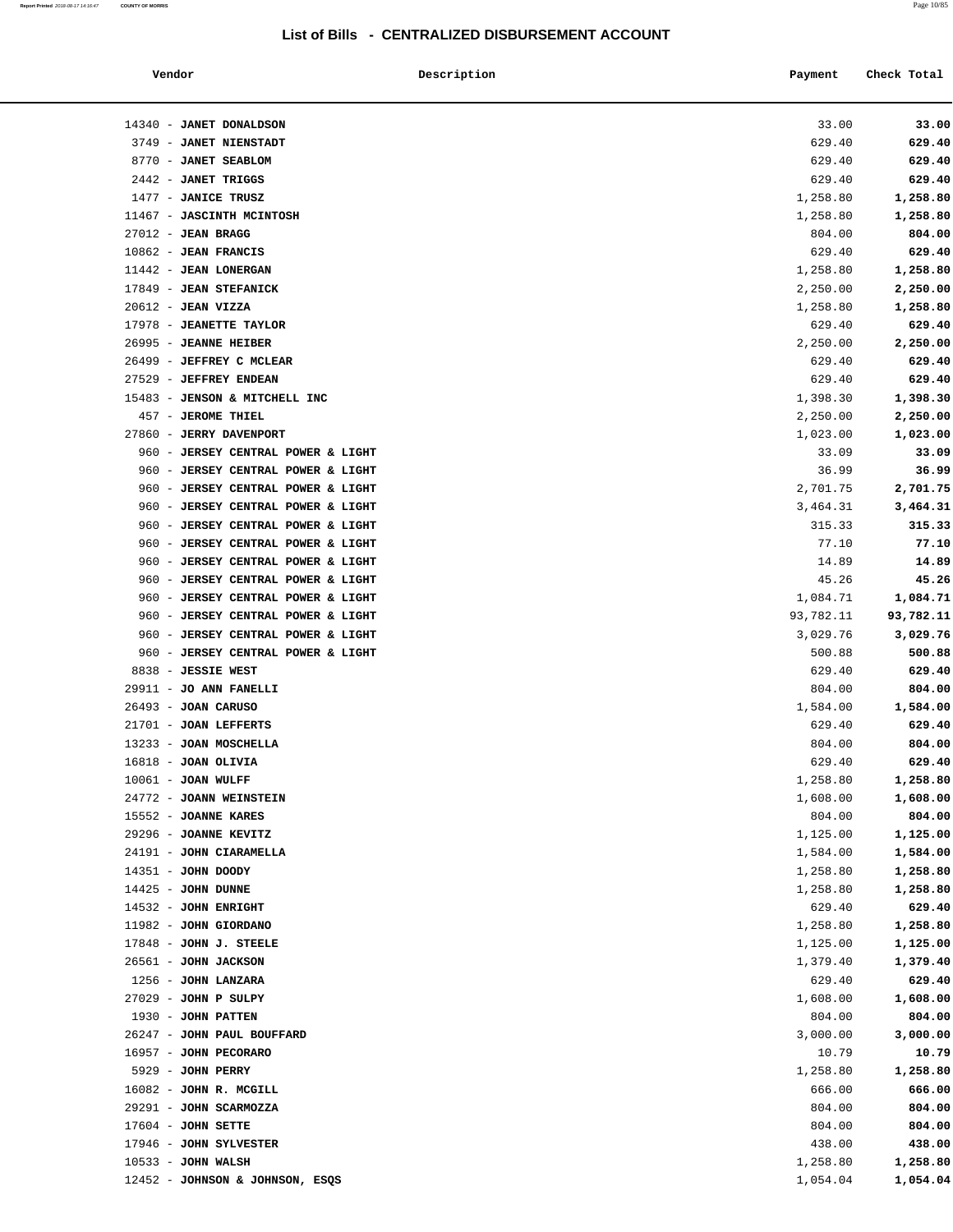| Vendor                                        | Description | Payment              | Check Total          |
|-----------------------------------------------|-------------|----------------------|----------------------|
| 26888 - JOHNSON CONTROLS INC.                 |             | 3,900.00             | 3,900.00             |
| 2695 - JOHNSTONE SUPPLY                       |             | 1,386.82             |                      |
|                                               |             | 2,658.06             |                      |
|                                               |             | 692.48               | 4,737.36             |
| 14334 - JOSEPH DOLAN                          |             | 1,258.80             | 1,258.80             |
| 12395 - JOSEPH ELLIOTT                        |             | 1,584.00             | 1,584.00             |
| 5319 - JOSEPH NOTOWICZ                        |             | 629.40               | 629.40               |
| 27068 - JOSEPH O'BRIEN                        |             | 881.40               | 881.40               |
| 27047 - JOSEPH PIRELLO                        |             | 1,530.00             | 1,530.00             |
| 27019 - JOSEPH R LYLE                         |             | 629.40               | 629.40               |
| 24859 - JOSEPH RUSSO                          |             | 1,017.98             | 1,017.98             |
| $25420$ - JOSEPH RYAN                         |             | 2,236.80             | 2,236.80             |
| 26574 - JOSEPH SCARPONE                       |             | 629.40               | 629.40               |
| 2239 - JOSEPH STUPPIELLO                      |             | 1,258.80             | 1,258.80             |
| 30234 - JOSEPHINE FATTORUSSO                  |             | 804.00               | 804.00               |
| 28768 - JOYCE CROMWELL                        |             | 629.40               | 629.40               |
| 2627 - JOYCE GENDRAU                          |             | 629.40               | 629.40               |
| 8724 - JOYCE GOULD                            |             | 1,360.20             | 1,360.20             |
| 27017 - JOYCE KUSCHKE                         |             | 629.40               | 629.40               |
| 2884 - JOYCE MOONEY                           |             | 629.40               | 629.40               |
| 6601 - JOYCELENE ADAMS                        |             | 629.40               | 629.40               |
| 11543 - JUAN MULERO                           |             | 629.40               | 629.40               |
| 10974 - JUDITH CLIFF                          |             |                      |                      |
|                                               |             | 1,258.80             | 1,258.80             |
| 9396 - JULENE NORTHAN<br>25068 - JULIAN PEDRO |             | 1,258.80<br>730.80   | 1,258.80<br>730.80   |
| 7222 - JULIO C. AVELAR                        |             | 84.99                | 84.99                |
| 7432 - JUNE WITTY                             |             | 62.30                | 62.30                |
| 6214 - JUVENILE JUSTICE COMMISSION            |             | 1,500.00             | 1,500.00             |
| 6308 - KARIN KELLY-WEISERT                    |             |                      |                      |
| 2656 - KATHERINE STRINGER                     |             | 1,762.80<br>1,608.00 | 1,762.80<br>1,608.00 |
| 25418 - KATHLEEN FIUMARA                      |             | 629.40               |                      |
| 10025 - KATHLEEN HALL                         |             | 1,258.80             | 629.40               |
| 5252 - KATHLEEN SCANLON                       |             | 1,258.80             | 1,258.80             |
| 25394 - KATHLEEN WAGNER                       |             | 804.00               | 1,258.80<br>804.00   |
| 25394 - KATHLEEN WAGNER                       |             | 49.20                | 49.20                |
| 9982 - KATHLIN FACEY                          |             | 629.40               | 629.40               |
| 29621 - KEANE CONSTRUCTION                    |             | 8,480.00             | 8,480.00             |
| 29621 - KEANE CONSTRUCTION                    |             | 7,040.00             | 7,040.00             |
| 15565 - KELLER & KIRKPATRICK                  |             | 7,051.80             |                      |
|                                               |             | 7,622.80             |                      |
|                                               |             | 2,191.80             |                      |
|                                               |             | 1,174.80             |                      |
|                                               |             | 3,596.00             |                      |
|                                               |             | 2,529.00             |                      |
|                                               |             | 11,953.50            | 36,119.70            |
| 29842 - KENVIL DELI MARKKET                   |             | 253.00               | 253.00               |
| 15574 - KENVIL POWER EQUIPMENT, INC.          |             | 18.11                |                      |
|                                               |             | 34.99                |                      |
|                                               |             | 10.52                |                      |
|                                               |             | 72.83                | 136.45               |
| 28842 - KEVIN LOUGHMAN                        |             | 730.80               | 730.80               |
| 30232 - KEVIN TURNER                          |             | 1,125.00             | 1,125.00             |
| 7566 - KING TRANSCRIPTION                     |             | 1,381.38             | 1,381.38             |
| 15607 - KINNELON MUNICIPAL ALLIANCE           |             | 2,392.67             | 2,392.67             |
| 27043 - LANCELOT EVANS                        |             | 629.40               | 629.40               |
| 12726 - LANGUAGE LINE SERVICES                |             | 44.20                | 44.20                |
| 79 - LARISSA PENCAK                           |             | 1,258.80             | 1,258.80             |
| 28359 - LARRY BRIGHT                          |             | 629.40               | 629.40               |
| 20143 - LASCOMP INSTITUTE                     |             | 4,000.00             |                      |
|                                               |             |                      |                      |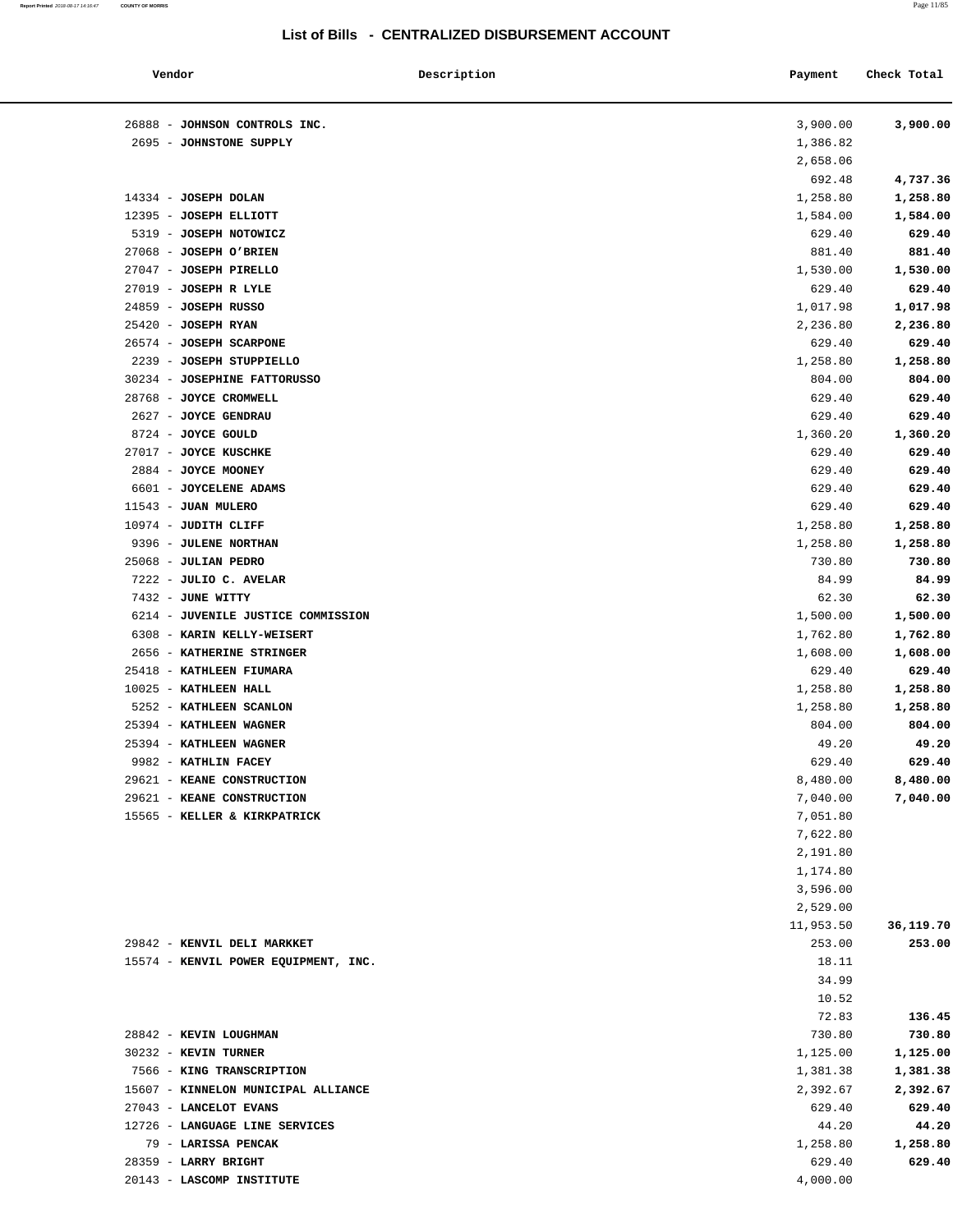| Vendor |                                                            | Description<br>Payment | Check Total        |
|--------|------------------------------------------------------------|------------------------|--------------------|
|        |                                                            | 3,200.00               |                    |
|        |                                                            | 3,200.00               | 10,400.00          |
|        | 25486 - LASZLO CSENGETO                                    | 22.40                  | 22.40              |
|        | 689 - LAURA GARUBO                                         | 629.40                 | 629.40             |
|        | $20594$ - LAURA TSENG                                      | 1,258.80               | 1,258.80           |
|        | 5905 - LAURETTA RUNYON                                     | 1,258.80               | 1,258.80           |
|        | 25383 - LAW OFFICE OF ROBERT J. GREENBAUM                  | 1,738.00               | 1,738.00           |
|        | 25383 - LAW OFFICE OF ROBERT J. GREENBAUM                  | 1,008.00               | 1,008.00           |
|        | 5244 - LAWRENCE VAN RIPER JR.                              | 1,566.00               | 1,566.00           |
|        | 20653 - LEGAL SERVICES OF NORTHWEST                        | 12,150.00              | 12,150.00          |
|        | 9379 - LEONA GAMINO                                        | 629.40                 | 629.40             |
|        | 10789 - LEOPOLD TURNER                                     | 629.40                 | 629.40             |
|        | 21665 - LESTER JOSEPH                                      | 629.40                 | 629.40             |
|        | 29634 - LIFE CENTER STAGE                                  | 1,605.00               | 1,605.00           |
|        | 1483 - LINDA CARUTH                                        | 1,608.00               | 1,608.00           |
|        | $20601$ - LINDA FLATT                                      | 629.40                 | 629.40             |
|        | 8099 - LINDA HOMSCHEK                                      | 629.40                 | 629.40             |
|        | 29536 - LINDA INTILI                                       | 804.00                 | 804.00             |
|        | 9538 - LINDA MATHEW                                        | 2,250.00               | 2,250.00           |
|        | $28468$ - LINDA ROSA                                       | 804.00                 | 804.00             |
|        | 6110 - LINDA ZEGLIN                                        | 839.20                 | 839.20             |
|        | 26725 - LINVAL SENIOR                                      | 1,258.80               | 1,258.80           |
|        | 15816 - LONGFELLOWS SANDWICH DELI                          | 210.00                 | 210.00             |
|        | 15816 - LONGFELLOWS SANDWICH DELI                          | 119.99                 | 119.99             |
|        | 15816 - LONGFELLOWS SANDWICH DELI                          | 281.98                 | 281.98             |
|        | 1777 - LORCO PETROLEUM SERVICES<br>13630 - LORENZO CAMPOLI | 200.00                 | 200.00             |
|        | 15609 - LORI L. KINTNER                                    | 1,258.80<br>670.00     | 1,258.80<br>670.00 |
|        | 8786 - LORI TRAETTINO                                      | 804.00                 | 804.00             |
|        | 27022 - LOUIS D MCCANN                                     | 629.40                 | 629.40             |
|        | $11993$ - LOUIS VIOLIO                                     | 629.40                 | 629.40             |
|        | 24773 - LOUISE JOY-PARKER                                  | 1,258.80               | 1,258.80           |
|        | 9984 - LUBA ROSE                                           | 1,258.80               | 1,258.80           |
|        | 13573 - LUCILLE DEZENZO                                    | 804.00                 | 804.00             |
|        | 14412 - LUCILLE DUETSCH                                    | 1,956.00               | 1,956.00           |
|        | 26514 - LUCILLE DWYER                                      | 1,608.00               | 1,608.00           |
|        | 15711 - LUCILLE LAWRENCE                                   | 629.40                 | 629.40             |
|        | 2030 - LUCY CHARLES                                        | 629.40                 | 629.40             |
|        | 6050 - LUIS HENAO                                          | 629.40                 | 629.40             |
|        | 15850 - LUM, DRASCO & POSITAN LLC                          | 588.00                 |                    |
|        |                                                            | 1,676.60               | 2,264.60           |
|        | 28911 - M-TEC CONSTRUCTION SERVICE LLC                     | 4,125.00               | 4,125.00           |
|        | 15926 - M.C. SCHOOL OF TECHNOLOGY                          | 3,310.97               |                    |
|        |                                                            | 186.03                 |                    |
|        |                                                            | 2,650.54               |                    |
|        |                                                            | 2,014.52               | 8,162.06           |
|        | 15445 - MAMIE JACOBUS                                      | 1,125.00               | 1,125.00           |
|        | 20155 - MANJU MUKERJEE                                     | 629.40                 | 629.40             |
|        | 25202 - MARGARET E MINOTT                                  | 1,258.80               | 1,258.80           |
|        | 20717 - MARGARET FAUST                                     | 1,067.40               | 1,067.40           |
|        | 24218 - MARGARET FORBES                                    | 629.40                 | 629.40             |
|        | 27024 - MARGARET K RAVO                                    | 629.40                 | 629.40             |
|        | 29086 - MARGARET PALOVITZ                                  | 804.00                 | 804.00             |
|        | 1636 - MARGARET ROMANO                                     | 1,360.20               | 1,360.20           |
|        | 6082 - MARGARITA HORMAZA                                   | 1,608.00               | 1,608.00           |
|        | 25396 - MARGARITA PONZANO                                  | 629.40                 | 629.40             |
|        | $11468$ - MARIA PLA                                        | 1,602.00               | 1,602.00           |
|        | 11437 - MARIA QUILES                                       | 629.40                 | 629.40             |
|        | 30140 - MARIA VELASQUEZ                                    | 72.00                  | 72.00              |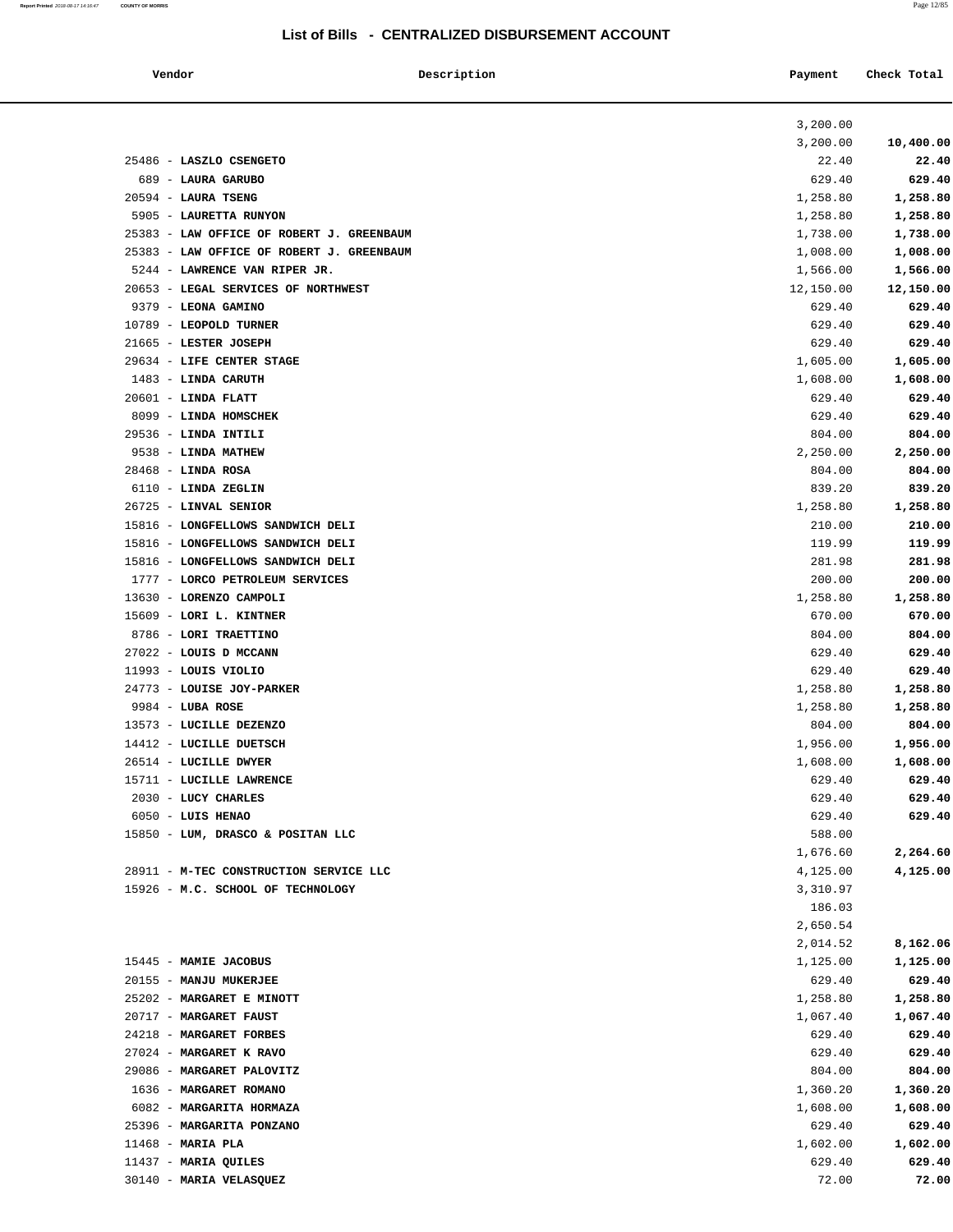| Vendor                                               | Description | Payment              | Check Total          |
|------------------------------------------------------|-------------|----------------------|----------------------|
| 25393 - MARIANNE KRANZ                               |             | 629.40               | 629.40               |
| 8222 - MARIE ALBERT                                  |             | 804.00               | 804.00               |
| 25389 - MARIE LINDOR                                 |             | 780.00               | 780.00               |
| 21667 - MARIE REMY                                   |             | 1,258.80             | 1,258.80             |
| 7549 - MARIE ROZAN                                   |             | 629.40               | 629.40               |
| 10975 - MARIE UGLIALORO                              |             | 1,258.80             | 1,258.80             |
| 18512 - MARILYN WIRTZ                                |             | 804.00               | 804.00               |
| 27031 - MARION G WILDER                              |             | 629.40               | 629.40               |
| 3690 - MARJORIE SANDERS                              |             | 1,258.80             | 1,258.80             |
| 27866 - MARK CARTER                                  |             | 507.65               | 507.65               |
| 8774 - MARTHA PORTILLA                               |             | 804.00               | 804.00               |
| 26497 - MARY A MONGEY                                |             | 1,258.80             | 1,258.80             |
| 27081 - MARY ANN HEMPHILL                            |             | 1,607.40             | 1,607.40             |
| $17716$ - MARY E. SNYDER                             |             | 1,153.90             | 1,153.90             |
| 18075 - MARY ELAINE TODD                             |             | 629.40               | 629.40               |
| 411 - MARY LWOWSKI                                   |             | 1,590.00             | 1,590.00             |
| 21323 - MARY NORA KOLLER<br>10995 - MARY ROLIO       |             | 629.40               | 629.40               |
| 24201 - MARY SNYDER                                  |             | 1,258.80<br>1,258.80 | 1,258.80<br>1,258.80 |
| 18076 - MARY TOGNO                                   |             | 804.00               | 804.00               |
| 5467 - MARY VEDDER                                   |             | 1,258.80             | 1,258.80             |
| $27902$ - MARY WALSH                                 |             | 629.40               | 629.40               |
| 10801 - MARY WILLIAMS                                |             | 804.00               | 804.00               |
| 10998 - MARY WILSON                                  |             | 629.40               | 629.40               |
| $10520$ - MARYANN FOX                                |             | 1,125.00             | 1,125.00             |
| 9935 - MASTER DRIVING SCHOOL INC.                    |             | 3,591.00             |                      |
|                                                      |             | 3,591.00             |                      |
|                                                      |             | 3,591.00             | 10,773.00            |
| 11472 - MATILDE GARCERAN                             |             | 1,258.80             | 1,258.80             |
| 20933 - MAUREEN BARRATT                              |             | 629.40               | 629.40               |
| 20661 - MAUREEN BURIAN                               |             | 629.40               | 629.40               |
| 9986 - MAVIS BROWN                                   |             | 1,258.80             | 1,258.80             |
| 9650 - MC LEAGUE OF MUNICIPALITIES                   |             | 550.00               | 550.00               |
| 11199 - MC ORGANIZATION FOR HISPANIC                 |             | 11,718.62            | 11,718.62            |
| 25792 - MCGRATH MUNICIPAL EQUIPMENT, LLC             |             | 562.75               | 562.75               |
| 8949 - MEADOW WOOD MANOR                             |             | 4,000.00             | 4,000.00             |
| 12460 - MEDIA SUPPLY, INC.                           |             | 1,100.00             | 1,100.00             |
| 13689 - MEGGIT TRAINING SYSTEMS INC.                 |             | 1,615.04             | 1,615.04             |
| 11447 - MELVIN LEPOFSKY                              |             | 1,607.40             | 1,607.40             |
| 941 - MERGENT INC                                    |             | 6, 250.00            | 6,250.00             |
| 29450 - MESSERCOLA EXCAVATING CO., INC.              |             | 10,409.66            | 10,409.66            |
| 16158 - MGL PRINTING SOLUTIONS                       |             | 754.00               | 754.00               |
| 1191 - MICHAEL CORCORAN                              |             | 1,258.80             | 1,258.80             |
| 12173 - MICHAEL GUADAGNO                             |             | 1,461.60             | 1,461.60             |
| 26517 - MICHAEL HENDERSON                            |             | 60.00                | 60.00                |
| 9665 - MICHAEL KNUDSEN                               |             | 1,608.00             | 1,608.00             |
| 20600 - MICHAEL LOWE                                 |             | 792.00               | 792.00               |
| 17101 - MICHAEL POPOVICH                             |             | 2,571.60             | 2,571.60             |
| 5243 - MICHAEL RIPATRAZONE                           |             | 1,542.00             | 1,542.00             |
| 26524 - MICHAEL ROSELLINI                            |             | 166.99               | 166.99               |
| 20664 - MICHAEL SIKORA<br>28204 - MICHELLE PELLECHIO |             | 1,153.90             | 1,153.90             |
| 16183 - MICROSOFT SERVICES                           |             | 2,062.50             | 2,062.50             |
| 295 - MID-ATLANTIC TRUCK CENTRE INC                  |             | 65,152.55<br>86.80   | 65,152.55<br>86.80   |
| 9373 - MILDRED JOLLY                                 |             | 629.40               | 629.40               |
| 24115 - MONICA A JOINTE                              |             | 629.40               | 629.40               |
| 30196 - MONMOUTH CONTROLS & EQUIPMENT CO.,           |             | 7,650.00             | 7,650.00             |
| 7313 - MONTAGE ENTERPRISES INC.                      |             | 39.36                |                      |
|                                                      |             | 40.53                |                      |
|                                                      |             |                      |                      |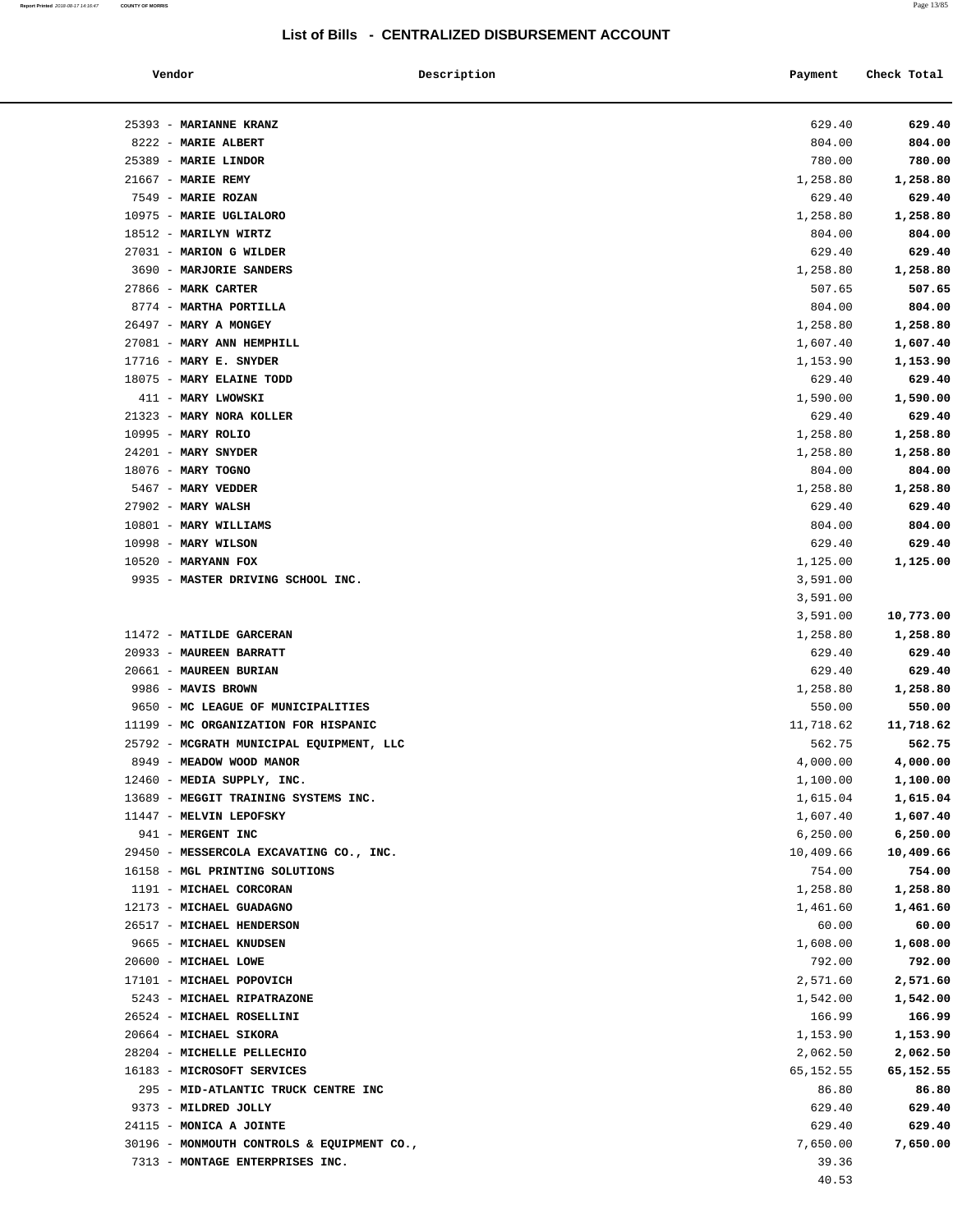**Report Printed** 2018-08-17 14:16:47 **COUNTY OF MORRIS** Page 14/85

### **List of Bills - CENTRALIZED DISBURSEMENT ACCOUNT**

| 526.86<br>1,741.55<br>85.00<br>6213 - MORRIS COUNTY ENGRAVING LLC<br>75.00<br>350.00<br>1,627.01<br>1800 - MORRIS COUNTY PARK COMMISSION<br>4,558,332.00 4,558,332.00<br>4812 - MORRIS COUNTY PREVENTION<br>39,250.00<br>19,910.00<br>29666 - MORRIS WEBER & ASSOCIATES INC.<br>1,150.00<br>80.00<br>4,478.00<br>91.72<br>62.99<br>10.99<br>16.67<br>84.00<br>1,920.00<br>25371 - MORRISTOWN MEDICAL CENTER<br>10,000.00<br>7584 - MORRISTOWN MEDICAL CENTER/AHS<br>7,053.03<br>629.40<br>64.47<br>1917 - MRS. PETER KEEFE<br>1,258.80<br>19501 - MSC INDUSTRIAL SUPPLY CO.<br>243.65<br>277.89<br>629.40<br>19523 - N.J. NATURAL GAS COMPANY<br>275.74<br>3.93<br>155.36<br>27.22<br>31.81<br>27018 - NANCY A LUTES<br>804.00<br>14423 - NANCY DUNLEAVY<br>629.40<br>410 - NANCY WALTER<br>1,608.00<br>28785 - NAPA OF ROCKAWAY<br>108.00<br>267.29<br>581.50<br>12130 - NAT.ORGANIZATION OF BLACK<br>525.00<br>12481 - NATIONAL CAREER INSTITUTE<br>2,634.65<br>4481 - NATIONAL CONFERENCE<br>150.00<br>21122 - NATIONAL FUEL OIL INC.<br>31,787.30<br>21122 - NATIONAL FUEL OIL INC.<br>65,811.15<br>11,331.41<br>8496 - NELLIE THOMPSON<br>629.40<br>9894 - NEOPOST USA INC.<br>3,510.00<br>9999 - NEVILLE FYFFE<br>629.40<br>16533 - NEW HOPE FOUNDATION INC.<br>1,400.00<br>9,940.00<br>867.00<br>16552 - NEWBRIDGE SERVICES INC<br>10,497.00<br>756.50<br>6,009.00<br>2,945.00<br>4,328.00<br>92.23<br>23981 - NIELSEN DODGE - C-J-R<br>240.60<br>295.59<br>62.00<br>275.00 | Vendor                               | Description | Payment | Check Total |
|------------------------------------------------------------------------------------------------------------------------------------------------------------------------------------------------------------------------------------------------------------------------------------------------------------------------------------------------------------------------------------------------------------------------------------------------------------------------------------------------------------------------------------------------------------------------------------------------------------------------------------------------------------------------------------------------------------------------------------------------------------------------------------------------------------------------------------------------------------------------------------------------------------------------------------------------------------------------------------------------------------------------------------------------------------------------------------------------------------------------------------------------------------------------------------------------------------------------------------------------------------------------------------------------------------------------------------------------------------------------------------------------------------------------------------------------------------------------------------|--------------------------------------|-------------|---------|-------------|
|                                                                                                                                                                                                                                                                                                                                                                                                                                                                                                                                                                                                                                                                                                                                                                                                                                                                                                                                                                                                                                                                                                                                                                                                                                                                                                                                                                                                                                                                                    |                                      |             |         | 606.75      |
|                                                                                                                                                                                                                                                                                                                                                                                                                                                                                                                                                                                                                                                                                                                                                                                                                                                                                                                                                                                                                                                                                                                                                                                                                                                                                                                                                                                                                                                                                    | 16283 - MORRIS BRICK AND STONE CO.   |             |         | 1,741.55    |
|                                                                                                                                                                                                                                                                                                                                                                                                                                                                                                                                                                                                                                                                                                                                                                                                                                                                                                                                                                                                                                                                                                                                                                                                                                                                                                                                                                                                                                                                                    | 19478 - MORRIS COUNTY CHAMBER OF     |             |         | 85.00       |
|                                                                                                                                                                                                                                                                                                                                                                                                                                                                                                                                                                                                                                                                                                                                                                                                                                                                                                                                                                                                                                                                                                                                                                                                                                                                                                                                                                                                                                                                                    |                                      |             |         | 75.00       |
|                                                                                                                                                                                                                                                                                                                                                                                                                                                                                                                                                                                                                                                                                                                                                                                                                                                                                                                                                                                                                                                                                                                                                                                                                                                                                                                                                                                                                                                                                    | 12819 - MORRIS COUNTY MUA            |             |         | 350.00      |
|                                                                                                                                                                                                                                                                                                                                                                                                                                                                                                                                                                                                                                                                                                                                                                                                                                                                                                                                                                                                                                                                                                                                                                                                                                                                                                                                                                                                                                                                                    | 12819 - MORRIS COUNTY MUA            |             |         | 1,627.01    |
|                                                                                                                                                                                                                                                                                                                                                                                                                                                                                                                                                                                                                                                                                                                                                                                                                                                                                                                                                                                                                                                                                                                                                                                                                                                                                                                                                                                                                                                                                    |                                      |             |         |             |
|                                                                                                                                                                                                                                                                                                                                                                                                                                                                                                                                                                                                                                                                                                                                                                                                                                                                                                                                                                                                                                                                                                                                                                                                                                                                                                                                                                                                                                                                                    |                                      |             |         |             |
|                                                                                                                                                                                                                                                                                                                                                                                                                                                                                                                                                                                                                                                                                                                                                                                                                                                                                                                                                                                                                                                                                                                                                                                                                                                                                                                                                                                                                                                                                    |                                      |             |         | 59,160.00   |
|                                                                                                                                                                                                                                                                                                                                                                                                                                                                                                                                                                                                                                                                                                                                                                                                                                                                                                                                                                                                                                                                                                                                                                                                                                                                                                                                                                                                                                                                                    |                                      |             |         | 1,150.00    |
|                                                                                                                                                                                                                                                                                                                                                                                                                                                                                                                                                                                                                                                                                                                                                                                                                                                                                                                                                                                                                                                                                                                                                                                                                                                                                                                                                                                                                                                                                    | 26488 - MORRISTOWN CAR WASH          |             |         | 80.00       |
|                                                                                                                                                                                                                                                                                                                                                                                                                                                                                                                                                                                                                                                                                                                                                                                                                                                                                                                                                                                                                                                                                                                                                                                                                                                                                                                                                                                                                                                                                    | 14515 - MORRISTOWN EMERGENCY MEDICAL |             |         | 4,478.00    |
|                                                                                                                                                                                                                                                                                                                                                                                                                                                                                                                                                                                                                                                                                                                                                                                                                                                                                                                                                                                                                                                                                                                                                                                                                                                                                                                                                                                                                                                                                    | 16321 - MORRISTOWN LUMBER &          |             |         |             |
|                                                                                                                                                                                                                                                                                                                                                                                                                                                                                                                                                                                                                                                                                                                                                                                                                                                                                                                                                                                                                                                                                                                                                                                                                                                                                                                                                                                                                                                                                    |                                      |             |         |             |
|                                                                                                                                                                                                                                                                                                                                                                                                                                                                                                                                                                                                                                                                                                                                                                                                                                                                                                                                                                                                                                                                                                                                                                                                                                                                                                                                                                                                                                                                                    |                                      |             |         |             |
|                                                                                                                                                                                                                                                                                                                                                                                                                                                                                                                                                                                                                                                                                                                                                                                                                                                                                                                                                                                                                                                                                                                                                                                                                                                                                                                                                                                                                                                                                    |                                      |             |         |             |
|                                                                                                                                                                                                                                                                                                                                                                                                                                                                                                                                                                                                                                                                                                                                                                                                                                                                                                                                                                                                                                                                                                                                                                                                                                                                                                                                                                                                                                                                                    |                                      |             |         | 266.37      |
|                                                                                                                                                                                                                                                                                                                                                                                                                                                                                                                                                                                                                                                                                                                                                                                                                                                                                                                                                                                                                                                                                                                                                                                                                                                                                                                                                                                                                                                                                    | 16327 - MORRISTOWN MEDICAL CENTER    |             |         | 1,920.00    |
|                                                                                                                                                                                                                                                                                                                                                                                                                                                                                                                                                                                                                                                                                                                                                                                                                                                                                                                                                                                                                                                                                                                                                                                                                                                                                                                                                                                                                                                                                    |                                      |             |         | 10,000.00   |
|                                                                                                                                                                                                                                                                                                                                                                                                                                                                                                                                                                                                                                                                                                                                                                                                                                                                                                                                                                                                                                                                                                                                                                                                                                                                                                                                                                                                                                                                                    |                                      |             |         | 7,053.03    |
|                                                                                                                                                                                                                                                                                                                                                                                                                                                                                                                                                                                                                                                                                                                                                                                                                                                                                                                                                                                                                                                                                                                                                                                                                                                                                                                                                                                                                                                                                    | 27021 - MOSES MCBRYDE                |             |         | 629.40      |
|                                                                                                                                                                                                                                                                                                                                                                                                                                                                                                                                                                                                                                                                                                                                                                                                                                                                                                                                                                                                                                                                                                                                                                                                                                                                                                                                                                                                                                                                                    | 27990 - MPT INDUSTRIES               |             |         | 64.47       |
|                                                                                                                                                                                                                                                                                                                                                                                                                                                                                                                                                                                                                                                                                                                                                                                                                                                                                                                                                                                                                                                                                                                                                                                                                                                                                                                                                                                                                                                                                    |                                      |             |         | 1,258.80    |
|                                                                                                                                                                                                                                                                                                                                                                                                                                                                                                                                                                                                                                                                                                                                                                                                                                                                                                                                                                                                                                                                                                                                                                                                                                                                                                                                                                                                                                                                                    |                                      |             |         |             |
|                                                                                                                                                                                                                                                                                                                                                                                                                                                                                                                                                                                                                                                                                                                                                                                                                                                                                                                                                                                                                                                                                                                                                                                                                                                                                                                                                                                                                                                                                    |                                      |             |         | 521.54      |
|                                                                                                                                                                                                                                                                                                                                                                                                                                                                                                                                                                                                                                                                                                                                                                                                                                                                                                                                                                                                                                                                                                                                                                                                                                                                                                                                                                                                                                                                                    | 18149 - MURIEL TREVENA               |             |         | 629.40      |
|                                                                                                                                                                                                                                                                                                                                                                                                                                                                                                                                                                                                                                                                                                                                                                                                                                                                                                                                                                                                                                                                                                                                                                                                                                                                                                                                                                                                                                                                                    |                                      |             |         |             |
|                                                                                                                                                                                                                                                                                                                                                                                                                                                                                                                                                                                                                                                                                                                                                                                                                                                                                                                                                                                                                                                                                                                                                                                                                                                                                                                                                                                                                                                                                    |                                      |             |         |             |
|                                                                                                                                                                                                                                                                                                                                                                                                                                                                                                                                                                                                                                                                                                                                                                                                                                                                                                                                                                                                                                                                                                                                                                                                                                                                                                                                                                                                                                                                                    |                                      |             |         |             |
|                                                                                                                                                                                                                                                                                                                                                                                                                                                                                                                                                                                                                                                                                                                                                                                                                                                                                                                                                                                                                                                                                                                                                                                                                                                                                                                                                                                                                                                                                    |                                      |             |         |             |
|                                                                                                                                                                                                                                                                                                                                                                                                                                                                                                                                                                                                                                                                                                                                                                                                                                                                                                                                                                                                                                                                                                                                                                                                                                                                                                                                                                                                                                                                                    |                                      |             |         | 494.06      |
|                                                                                                                                                                                                                                                                                                                                                                                                                                                                                                                                                                                                                                                                                                                                                                                                                                                                                                                                                                                                                                                                                                                                                                                                                                                                                                                                                                                                                                                                                    |                                      |             |         | 804.00      |
|                                                                                                                                                                                                                                                                                                                                                                                                                                                                                                                                                                                                                                                                                                                                                                                                                                                                                                                                                                                                                                                                                                                                                                                                                                                                                                                                                                                                                                                                                    |                                      |             |         | 629.40      |
|                                                                                                                                                                                                                                                                                                                                                                                                                                                                                                                                                                                                                                                                                                                                                                                                                                                                                                                                                                                                                                                                                                                                                                                                                                                                                                                                                                                                                                                                                    |                                      |             |         | 1,608.00    |
|                                                                                                                                                                                                                                                                                                                                                                                                                                                                                                                                                                                                                                                                                                                                                                                                                                                                                                                                                                                                                                                                                                                                                                                                                                                                                                                                                                                                                                                                                    |                                      |             |         |             |
|                                                                                                                                                                                                                                                                                                                                                                                                                                                                                                                                                                                                                                                                                                                                                                                                                                                                                                                                                                                                                                                                                                                                                                                                                                                                                                                                                                                                                                                                                    |                                      |             |         |             |
|                                                                                                                                                                                                                                                                                                                                                                                                                                                                                                                                                                                                                                                                                                                                                                                                                                                                                                                                                                                                                                                                                                                                                                                                                                                                                                                                                                                                                                                                                    |                                      |             |         | 956.79      |
|                                                                                                                                                                                                                                                                                                                                                                                                                                                                                                                                                                                                                                                                                                                                                                                                                                                                                                                                                                                                                                                                                                                                                                                                                                                                                                                                                                                                                                                                                    |                                      |             |         | 525.00      |
|                                                                                                                                                                                                                                                                                                                                                                                                                                                                                                                                                                                                                                                                                                                                                                                                                                                                                                                                                                                                                                                                                                                                                                                                                                                                                                                                                                                                                                                                                    |                                      |             |         | 2,634.65    |
|                                                                                                                                                                                                                                                                                                                                                                                                                                                                                                                                                                                                                                                                                                                                                                                                                                                                                                                                                                                                                                                                                                                                                                                                                                                                                                                                                                                                                                                                                    |                                      |             |         | 150.00      |
|                                                                                                                                                                                                                                                                                                                                                                                                                                                                                                                                                                                                                                                                                                                                                                                                                                                                                                                                                                                                                                                                                                                                                                                                                                                                                                                                                                                                                                                                                    |                                      |             |         | 31,787.30   |
|                                                                                                                                                                                                                                                                                                                                                                                                                                                                                                                                                                                                                                                                                                                                                                                                                                                                                                                                                                                                                                                                                                                                                                                                                                                                                                                                                                                                                                                                                    |                                      |             |         |             |
|                                                                                                                                                                                                                                                                                                                                                                                                                                                                                                                                                                                                                                                                                                                                                                                                                                                                                                                                                                                                                                                                                                                                                                                                                                                                                                                                                                                                                                                                                    |                                      |             |         | 77,142.56   |
|                                                                                                                                                                                                                                                                                                                                                                                                                                                                                                                                                                                                                                                                                                                                                                                                                                                                                                                                                                                                                                                                                                                                                                                                                                                                                                                                                                                                                                                                                    |                                      |             |         | 629.40      |
|                                                                                                                                                                                                                                                                                                                                                                                                                                                                                                                                                                                                                                                                                                                                                                                                                                                                                                                                                                                                                                                                                                                                                                                                                                                                                                                                                                                                                                                                                    |                                      |             |         | 3,510.00    |
|                                                                                                                                                                                                                                                                                                                                                                                                                                                                                                                                                                                                                                                                                                                                                                                                                                                                                                                                                                                                                                                                                                                                                                                                                                                                                                                                                                                                                                                                                    |                                      |             |         | 629.40      |
|                                                                                                                                                                                                                                                                                                                                                                                                                                                                                                                                                                                                                                                                                                                                                                                                                                                                                                                                                                                                                                                                                                                                                                                                                                                                                                                                                                                                                                                                                    |                                      |             |         | 1,400.00    |
|                                                                                                                                                                                                                                                                                                                                                                                                                                                                                                                                                                                                                                                                                                                                                                                                                                                                                                                                                                                                                                                                                                                                                                                                                                                                                                                                                                                                                                                                                    | 14560 - NEW JERSEY AIDS SERVICES     |             |         | 9,940.00    |
|                                                                                                                                                                                                                                                                                                                                                                                                                                                                                                                                                                                                                                                                                                                                                                                                                                                                                                                                                                                                                                                                                                                                                                                                                                                                                                                                                                                                                                                                                    |                                      |             |         |             |
|                                                                                                                                                                                                                                                                                                                                                                                                                                                                                                                                                                                                                                                                                                                                                                                                                                                                                                                                                                                                                                                                                                                                                                                                                                                                                                                                                                                                                                                                                    |                                      |             |         |             |
|                                                                                                                                                                                                                                                                                                                                                                                                                                                                                                                                                                                                                                                                                                                                                                                                                                                                                                                                                                                                                                                                                                                                                                                                                                                                                                                                                                                                                                                                                    |                                      |             |         |             |
|                                                                                                                                                                                                                                                                                                                                                                                                                                                                                                                                                                                                                                                                                                                                                                                                                                                                                                                                                                                                                                                                                                                                                                                                                                                                                                                                                                                                                                                                                    |                                      |             |         |             |
|                                                                                                                                                                                                                                                                                                                                                                                                                                                                                                                                                                                                                                                                                                                                                                                                                                                                                                                                                                                                                                                                                                                                                                                                                                                                                                                                                                                                                                                                                    |                                      |             |         |             |
|                                                                                                                                                                                                                                                                                                                                                                                                                                                                                                                                                                                                                                                                                                                                                                                                                                                                                                                                                                                                                                                                                                                                                                                                                                                                                                                                                                                                                                                                                    |                                      |             |         | 25,402.50   |
|                                                                                                                                                                                                                                                                                                                                                                                                                                                                                                                                                                                                                                                                                                                                                                                                                                                                                                                                                                                                                                                                                                                                                                                                                                                                                                                                                                                                                                                                                    | 23981 - NIELSEN DODGE - C-J-R        |             |         | 92.23       |
|                                                                                                                                                                                                                                                                                                                                                                                                                                                                                                                                                                                                                                                                                                                                                                                                                                                                                                                                                                                                                                                                                                                                                                                                                                                                                                                                                                                                                                                                                    |                                      |             |         | 240.60      |
|                                                                                                                                                                                                                                                                                                                                                                                                                                                                                                                                                                                                                                                                                                                                                                                                                                                                                                                                                                                                                                                                                                                                                                                                                                                                                                                                                                                                                                                                                    | 23981 - NIELSEN DODGE - C-J-R        |             |         | 295.59      |
|                                                                                                                                                                                                                                                                                                                                                                                                                                                                                                                                                                                                                                                                                                                                                                                                                                                                                                                                                                                                                                                                                                                                                                                                                                                                                                                                                                                                                                                                                    | 17819 - NJ ADVANCE MEDIA, LLC        |             |         | 62.00       |
|                                                                                                                                                                                                                                                                                                                                                                                                                                                                                                                                                                                                                                                                                                                                                                                                                                                                                                                                                                                                                                                                                                                                                                                                                                                                                                                                                                                                                                                                                    | 16660 - NJ ST ASSOC CHIEFS OF POLICE |             |         | 275.00      |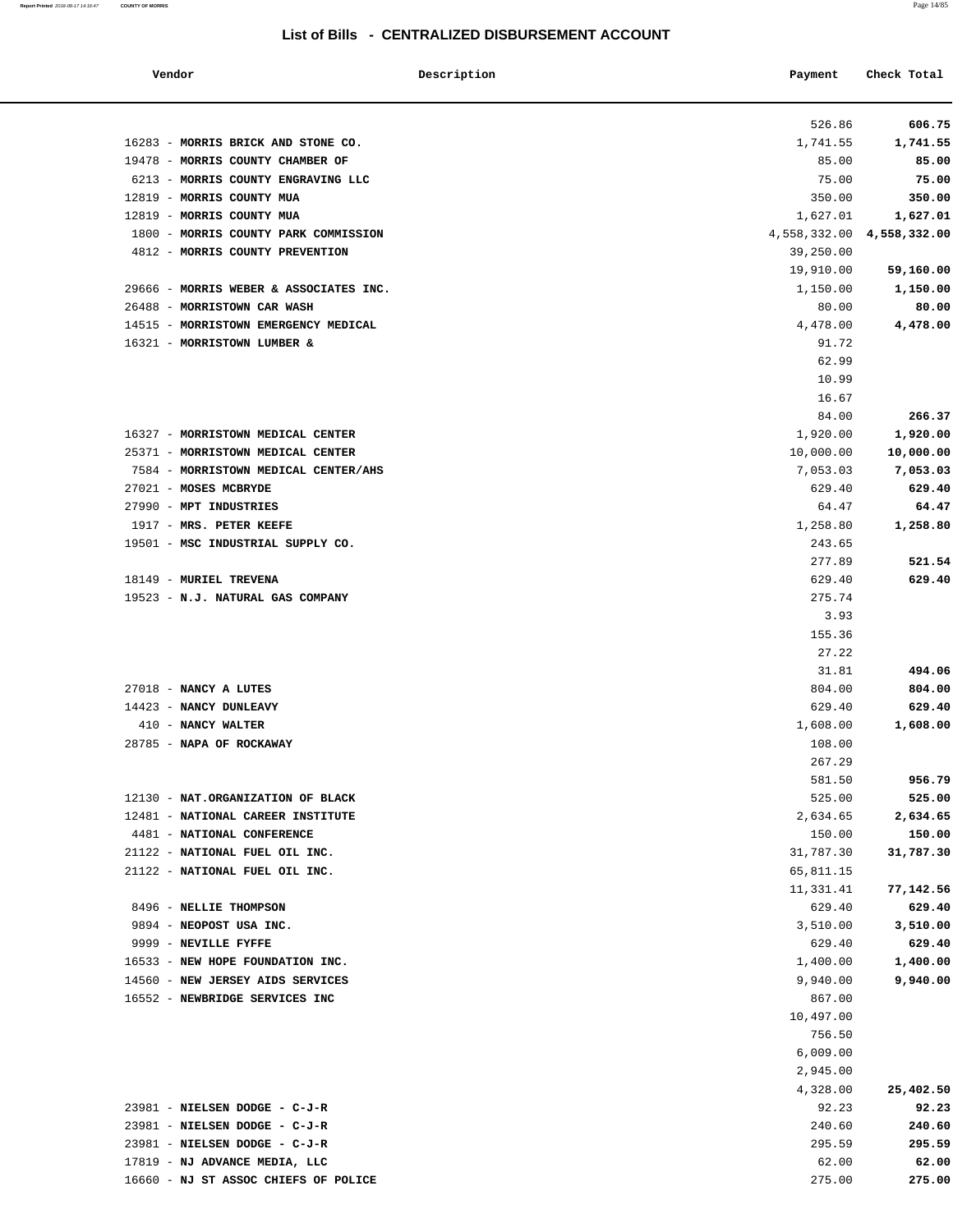| Vendor                                 | Description | Payment            | Check Total |
|----------------------------------------|-------------|--------------------|-------------|
| 10594 - NJ STATE ASSOCIATION OF        |             | 65.00              |             |
|                                        |             | 1,200.00           | 1,265.00    |
| 16638 - NJ STATE LEAGUE OF             |             | 30.00              | 30.00       |
| 16670 - NJ STATE LEAGUE OF             |             | 30.00              |             |
|                                        |             | 715.00             | 745.00      |
| 9397 - NORA SERVICE                    |             | 1,258.80           | 1,258.80    |
| 20613 - NORMA MINGO                    |             | 1,258.80           | 1,258.80    |
| 21434 - NORMA NEWMAN                   |             | 804.00             | 804.00      |
| 26357 - NORTHEAST COMMUNICATIONS, INC. |             | 186.56             | 186.56      |
| 26357 - NORTHEAST COMMUNICATIONS, INC. |             | 328.00             | 328.00      |
| 26357 - NORTHEAST COMMUNICATIONS, INC. |             | 363.50             | 363.50      |
| 26357 - NORTHEAST COMMUNICATIONS, INC. |             | 343.00             | 343.00      |
| 26357 - NORTHEAST COMMUNICATIONS, INC. |             | 346.00             | 346.00      |
| 16738 - NORTHEASTERN HARDWARE CO INC   |             | 439.80             | 439.80      |
| 16764 - NU-WAY CONCESSIONAIRES INC     |             | 8,160.60           |             |
|                                        |             | 6,678.56           |             |
|                                        |             | 882.00             | 15,721.16   |
| $10846 - ODB CO$                       |             | 320.00             | 320.00      |
| 2887 - ODESSA PRIVOTT                  |             | 629.40             | 629.40      |
| 26726 - OFFICE CONCEPTS GROUP, INC.    |             | 618.32             | 618.32      |
| 26726 - OFFICE CONCEPTS GROUP, INC.    |             | 167.50             | 167.50      |
| 26726 - OFFICE CONCEPTS GROUP, INC.    |             | 613.58             | 613.58      |
| 26726 - OFFICE CONCEPTS GROUP, INC.    |             | 16.02              | 16.02       |
| 26726 - OFFICE CONCEPTS GROUP, INC.    |             | 1,295.92           | 1,295.92    |
| 26726 - OFFICE CONCEPTS GROUP, INC.    |             | 465.90             | 465.90      |
| 26726 - OFFICE CONCEPTS GROUP, INC.    |             | 147.69             | 147.69      |
| 26726 - OFFICE CONCEPTS GROUP, INC.    |             | 483.26             | 483.26      |
| 10246 - OFFICE OF TEMPORARY ASSISTANCE |             | 2,000.00           | 2,000.00    |
| 10246 - OFFICE OF TEMPORARY ASSISTANCE |             | 25,000.00          | 25,000.00   |
| 10248 - OKCHIN MEERBERGEN              |             | 804.00             | 804.00      |
| $13539 - OLGA BURNS$                   |             | 1,258.80           | 1,258.80    |
| 9987 - OLIVE RUSSELL                   |             |                    | 1,314.00    |
| 25021 - ONE SOURCE OF NEW JERSEY LLC   |             | 1,314.00<br>418.28 | 418.28      |
| 26965 - CABLEVISION LIGHTPATH INC.     |             | 9,159.73           | 9,159.73    |
|                                        |             |                    |             |
| 15650 - ORILYN KRISA                   |             | 1,258.80           | 1,258.80    |
| 2624 - PAMELA REYNOLDS                 |             | 629.40             | 629.40      |
| 10287 - PANCIELLO CONSTRUCTION LLC     |             | 21,680.00          | 21,680.00   |
| 2749 - PARSIPPANY CHILD DAY CARE CTR.  |             | 2,806.00           |             |
|                                        |             | 2,944.00           | 5,750.00    |
| 9779 - PAST PERFECT SOFTWARE, INC.     |             | 440.00             | 440.00      |
| 2811 - PATRICA SCHRAFT                 |             | 629.40             | 629.40      |
| 94 - PATRICIA BONGIORNO                |             | 629.40             | 629.40      |
| 13842 - PATRICIA CLARK                 |             | 629.40             | 629.40      |
| 2031 - PATRICIA GALLAGHER              |             | 629.40             | 629.40      |
| 742 - PATRICIA GEPPERT                 |             | 629.40             | 629.40      |
| 491 - PATRICIA LAUTER                  |             | 629.40             | 629.40      |
| 11448 - PATRICIA LYNCH                 |             | 1,258.80           | 1,258.80    |
| 21688 - PATRICIA MASTERBONE            |             | 730.80             | 730.80      |
| 7374 - PATRICIA MATHER                 |             | 629.40             | 629.40      |
| 21367 - PATRICIA MIGLIORINO            |             | 1,608.00           | 1,608.00    |
| 12380 - PATRICIA SCHWARTZ              |             | 629.40             | 629.40      |
| 26029 - PATRICIA SHERRER               |             | 1,258.80           | 1,258.80    |
| 2748 - PATRICIA STEWART                |             | 1,125.00           | 1,125.00    |
| 25411 - PATRICIA W. GIBBONS            |             | 499.24             | 499.24      |
| 18491 - PATRICIA WILLS                 |             | 881.40             | 881.40      |
| 21343 - PATRICK O'CONNOR               |             | 629.40             | 629.40      |
| $11450$ - PAUL CARIFI                  |             | 1,153.90           | 1,153.90    |
| $21370$ - PAUL DATTOLO                 |             | 629.40             | 629.40      |
| 29544 - PAUL J. BRANDLEY               |             | 43.00              | 43.00       |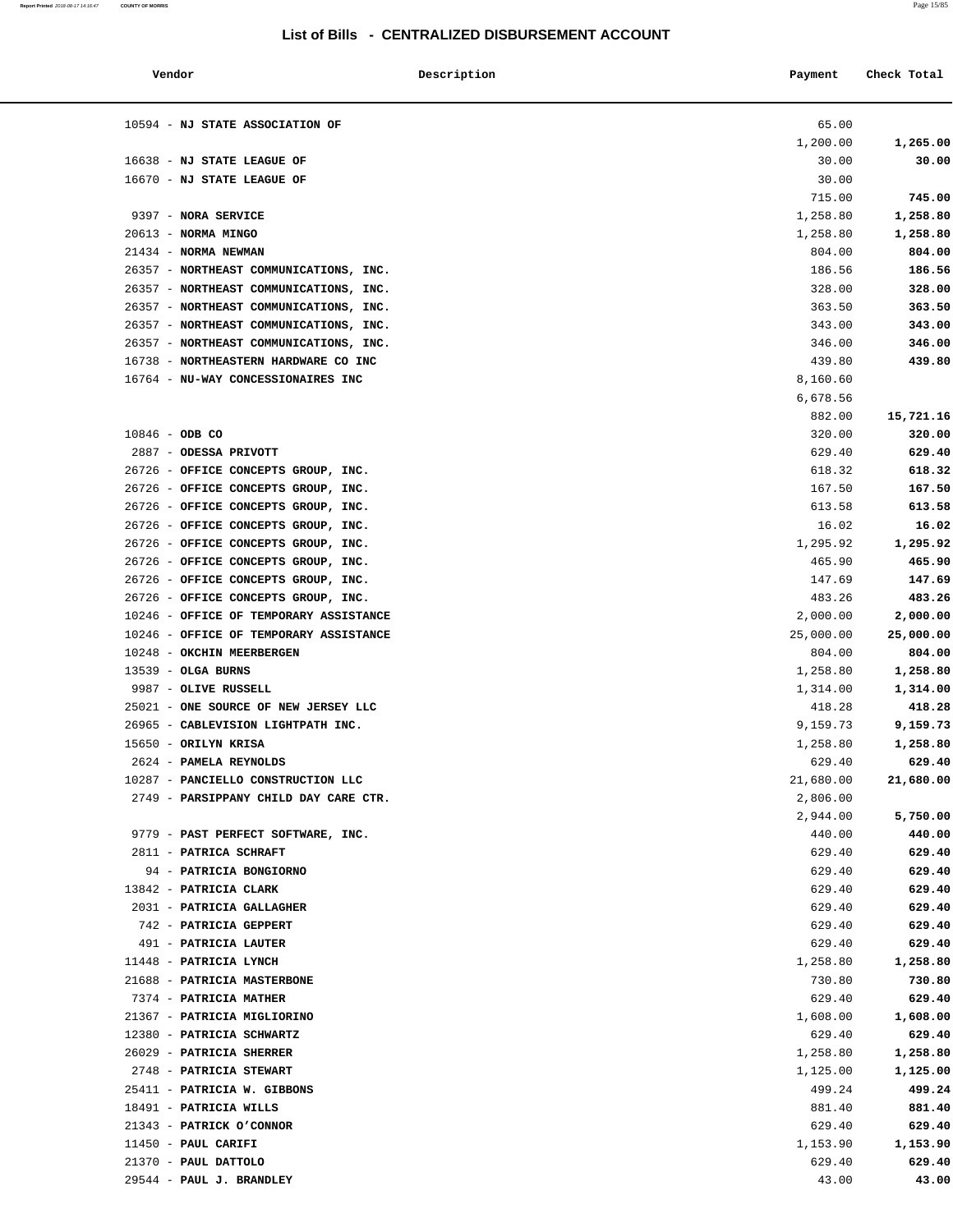| Vendor                                       | Description | Payment            | Check Total        |
|----------------------------------------------|-------------|--------------------|--------------------|
|                                              |             |                    |                    |
| $11063$ - PAULA WARGO                        |             | 792.00             | 792.00             |
| 18373 - PAULINE WARD                         |             | 629.40             | 629.40             |
| $2245$ - PC AGE<br>11975 - PEARL SAVAGE      |             | 800.00             | 800.00             |
|                                              |             | 1,258.80           | 1,258.80           |
| 24836 - PEIRCE EQUIPMENT CO.                 |             | 113.64             | 113.64             |
| 2163 - PENN STATE UNIVERSITY                 |             | 450.00             |                    |
|                                              |             | 450.00             | 900.00             |
| 26161 - PETE LOHMUS<br>20911 - PETER HEYWANG |             | 70.95              | 70.95              |
| 9849 - PETER LIMONE JR                       |             | 1,308.00<br>100.00 | 1,308.00<br>100.00 |
|                                              |             |                    |                    |
| 27485 - PETER TERRAFRANCA                    |             | 1,474.00           | 1,474.00           |
| 12426 - PETROCHOICE                          |             | 4,287.07           |                    |
|                                              |             | 1,793.55           | 6,080.62           |
| 27413 - PETROLIN NELSON                      |             | 1,258.80           | 1,258.80           |
| 27929 - PREMIER GLOBAL SERVICES              |             | 152.14             | 152.14             |
| 24188 - PHILIP GALATI                        |             | 629.40             | 629.40             |
| 16712 - PHILIP NODORO                        |             | 629.40             | 629.40             |
| 17019 - PHILLIPSBURG SCHOOL BASED            |             | 92.00              |                    |
|                                              |             | 6,329.00           |                    |
|                                              |             | 6,573.00           |                    |
|                                              |             | 6,164.00           |                    |
|                                              |             | 460.00             |                    |
|                                              |             | 800.00             |                    |
|                                              |             | 92.00              |                    |
|                                              |             | 92.00              | 20,602.00          |
| 17019 - PHILLIPSBURG SCHOOL BASED            |             | 2,062.00           |                    |
|                                              |             | 7,494.00           |                    |
|                                              |             | 1,030.00           |                    |
|                                              |             | 1,259.00           |                    |
|                                              |             | 1,927.00           | 13,772.00          |
| 8140 - PHYLLIS KELLEY                        |             | 629.40             | 629.40             |
| 19681 - PITNEY BOWES CREDIT CORP             |             | 525.00             | 525.00             |
| 17061 - PITNEY BOWES INC                     |             | 43.98              | 43.98              |
| 6553 - PORTASOFT OF MORRIS COUNTY INC        |             | 486.00             | 486.00             |
| 26363 - PRAXAIR DISTRIBUTION                 |             | 84.93              | 84.93              |
| 8172 - PREMLATABE TRIVEDI                    |             | 629.40             | 629.40             |
| 30044 - PRIMARY CARE ASSOCIATES OF NJ, LLC   |             | 5,000.00           | 5,000.00           |
| 28653 - PRIME HEALTHCARE SERVICES            |             | 261.19             | 261.19             |
| 17798 - PRIME HEALTHCARE SERVICES            |             | 16,280.00          | 16,280.00          |
| 28417 - PLIC SBD GRAND ISLAND                |             | 190.38             | 190.38             |
| 24196 - PRISCILLA CONOVER                    |             | 629.40             | 629.40             |
| 28324 - PRO DATA, INC.                       |             | 770.00             | 770.00             |
| 3316 - PROJECT SELF SUFFICIENCY              |             | 2,252.00           | 2,252.00           |
| 17189 - PSE&G CO                             |             | 115.98             | 115.98             |
| 17189 - PSE&G CO                             |             | 717.19             | 717.19             |
| 17189 - PSE&G CO                             |             | 2,423.76           | 2,423.76           |
| 25795 - PUBLIC AGENCY TRAINING               |             | 295.00             | 295.00             |
| 7872 - QUENCH USA, INC.                      |             | 48.00              | 48.00              |
| 264 - R & J CONTROL, INC.                    |             | 155.00             |                    |
|                                              |             | 393.52             | 548.52             |
| 25392 - R. GAYLE KRANZ                       |             | 629.40             | 629.40             |
| 12473 - R.D. SALES DOOR & HARDWARE LLC       |             | 4,825.00           | 4,825.00           |
| 17215 - R.S. KNAPP CO. INC.                  |             | 113.58             |                    |
|                                              |             | 75.00              |                    |
|                                              |             | 390.07             | 578.65             |
| 21740 - RACHAEL MOBLEY                       |             | 629.40             | 629.40             |
| 4945 - RALPH BROWN                           |             | 1,290.00           | 1,290.00           |
| 14081 - RALPH CUEMAN                         |             | 1,258.80           | 1,258.80           |
| 930 - RALPH MCGRANE                          |             | 3,214.80           | 3,214.80           |
|                                              |             |                    |                    |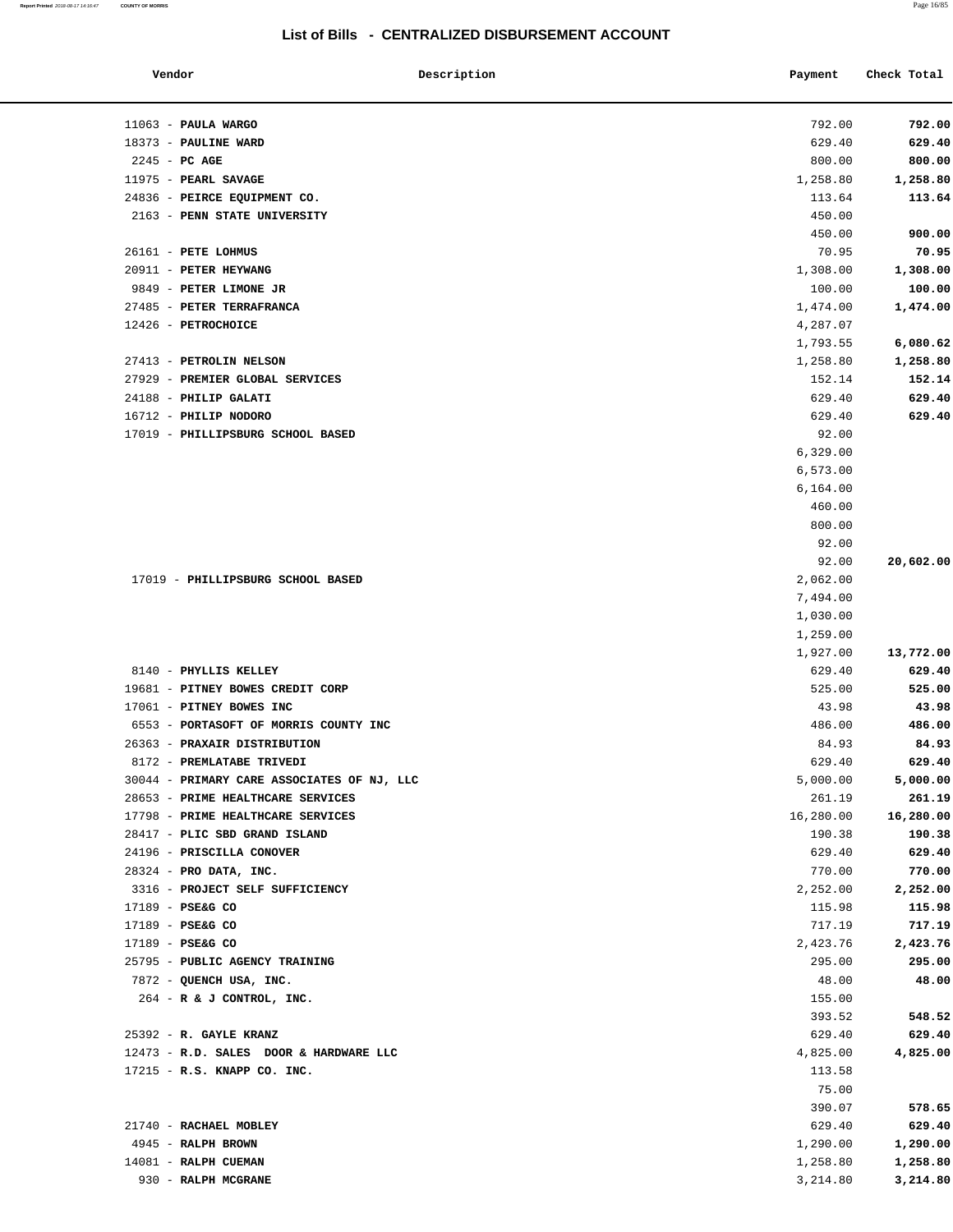| Vendor                                                                 | Description | Payment            | Check Total        |
|------------------------------------------------------------------------|-------------|--------------------|--------------------|
|                                                                        |             |                    |                    |
| 21654 - RAMONA WHITMORE                                                |             | 629.40             | 629.40             |
| 21804 - RANDOLPH DERMATOLOGY                                           |             | 270.00             | 270.00             |
| 25416 - RARZELL GRUBBS                                                 |             | 629.40             | 629.40             |
| $646$ - RAW INC                                                        |             | 75.00              | 75.00              |
| 26494 - RAYMOND DRAKE                                                  |             | 629.40             | 629.40             |
| 11723 - RAYMOND TERWILLIGER                                            |             | 1,608.00           | 1,608.00<br>581.49 |
| 26223 - RE-TRON TECHNOLOGIES INC.<br>26223 - RE-TRON TECHNOLOGIES INC. |             | 581.49<br>89.85    | 89.85              |
| 26223 - RE-TRON TECHNOLOGIES INC.                                      |             | 610.77             | 610.77             |
| 17270 - PARKER PUBLICATIONS                                            |             | 120.00             | 120.00             |
| 26445 - RENEE M. BISSON                                                |             | 1,104.06           | 1,104.06           |
| 13774 - RHODA CHASE                                                    |             | 1,258.80           | 1,258.80           |
| 28336 - RICHARD JOHNSON                                                |             | 43.78              | 43.78              |
| 15626 - RICHARD KNISS                                                  |             | 1,258.80           | 1,258.80           |
| 8139 - RICHARD LONGO                                                   |             | 804.00             | 804.00             |
| 27286 - RICHARD MOLNAR                                                 |             | 30.99              | 30.99              |
| 9033 - RICHARD NOECKER                                                 |             | 629.40             | 629.40             |
| 21344 - RICHARD PERINO                                                 |             | 1,258.80           | 1,258.80           |
| 10985 - RICHARD RILEY                                                  |             | 1,476.00           | 1,476.00           |
| 25419 - RICHARD SKWIERALSKI                                            |             | 877.20             | 877.20             |
| 28741 - RICOH USA, INC.                                                |             | 335.69             | 335.69             |
| 28741 - RICOH USA, INC.                                                |             | 591.87             | 591.87             |
| 28741 - RICOH USA, INC.                                                |             | 66.92              | 66.92              |
| 28741 - RICOH USA, INC.                                                |             | 52.01              | 52.01              |
| 28741 - RICOH USA, INC.                                                |             | 1,112.86           | 1,112.86           |
| 28741 - RICOH USA, INC.                                                |             | 1,760.57           | 1,760.57           |
| 28741 - RICOH USA, INC.                                                |             | 156.31             | 156.31             |
| 28741 - RICOH USA, INC.                                                |             | 4,032.94           | 4,032.94           |
| 28741 - RICOH USA, INC.                                                |             | 35.77              | 35.77              |
| 28741 - RICOH USA, INC.                                                |             | 119.14             | 119.14             |
| 28741 - RICOH USA, INC.                                                |             | 34.93              | 34.93              |
| 28741 - RICOH USA, INC.                                                |             | 53.83              | 53.83              |
| 28741 - RICOH USA, INC.                                                |             | 1,437.45           | 1,437.45           |
| 28741 - RICOH USA, INC.                                                |             | 83.23              | 83.23              |
| 28741 - RICOH USA, INC.                                                |             | 51.38              | 51.38              |
| 28741 - RICOH USA, INC.                                                |             | 13.30              | 13.30<br>644.14    |
| 28741 - RICOH USA, INC.<br>28741 - RICOH USA, INC.                     |             | 644.14<br>924.98   | 924.98             |
| 28741 - RICOH USA, INC.                                                |             | 416.23             | 416.23             |
| 10337 - RIKER, DANZIG, SCHERER, HYLAND &                               |             | 7,336.00           | 7,336.00           |
| 17334 - RIOS' ENGRAVING                                                |             | 338.00             | 338.00             |
| 2355 - RITCHIES MUSIC CENTER                                           |             | 659.98             | 659.98             |
| 21788 - ROAD SAFETY SYSTEMS LLC                                        |             | 65,548.28          | 65,548.28          |
| $28455$ - ROBERT & SON, INC.                                           |             | 145.00             | 145.00             |
| $21644$ - ROBERT DURR                                                  |             | 629.40             | 629.40             |
| 8944 - ROBERT LIST                                                     |             | 804.00             | 804.00             |
| 21324 - ROBERT PECK                                                    |             | 804.00             | 804.00             |
| 20663 - ROBERT REDER                                                   |             | 629.40             | 629.40             |
| 10996 - ROBERT ROSSI                                                   |             | 804.00             | 804.00             |
| 22161 - ROBERT SCHMIDT                                                 |             | 4,179.60           | 4,179.60           |
| 17622 - ROBERT SHEEHAN                                                 |             | 629.40             | 629.40             |
| 20921 - ROBERT VOELKER                                                 |             | 804.00             | 804.00             |
| 27042 - ROBERT YOUNG                                                   |             | 1,524.00           | 1,524.00           |
| 15677 - ROBIN LAMOREAUX                                                |             | 660.00             | 660.00             |
| 17369 - ROCKAWAY BOROUGH                                               |             | 6,090.24           | 6,090.24           |
| 27166 - ROGER BISHOP                                                   |             | 193.80             | 193.80             |
| 5903 - ROGER SAVAGE                                                    |             | 804.00             | 804.00             |
| $29915$ - ROMAN PEREZ<br>20912 - RONALD CIUFFREDA                      |             | 804.00<br>2,250.00 | 804.00<br>2,250.00 |
|                                                                        |             |                    |                    |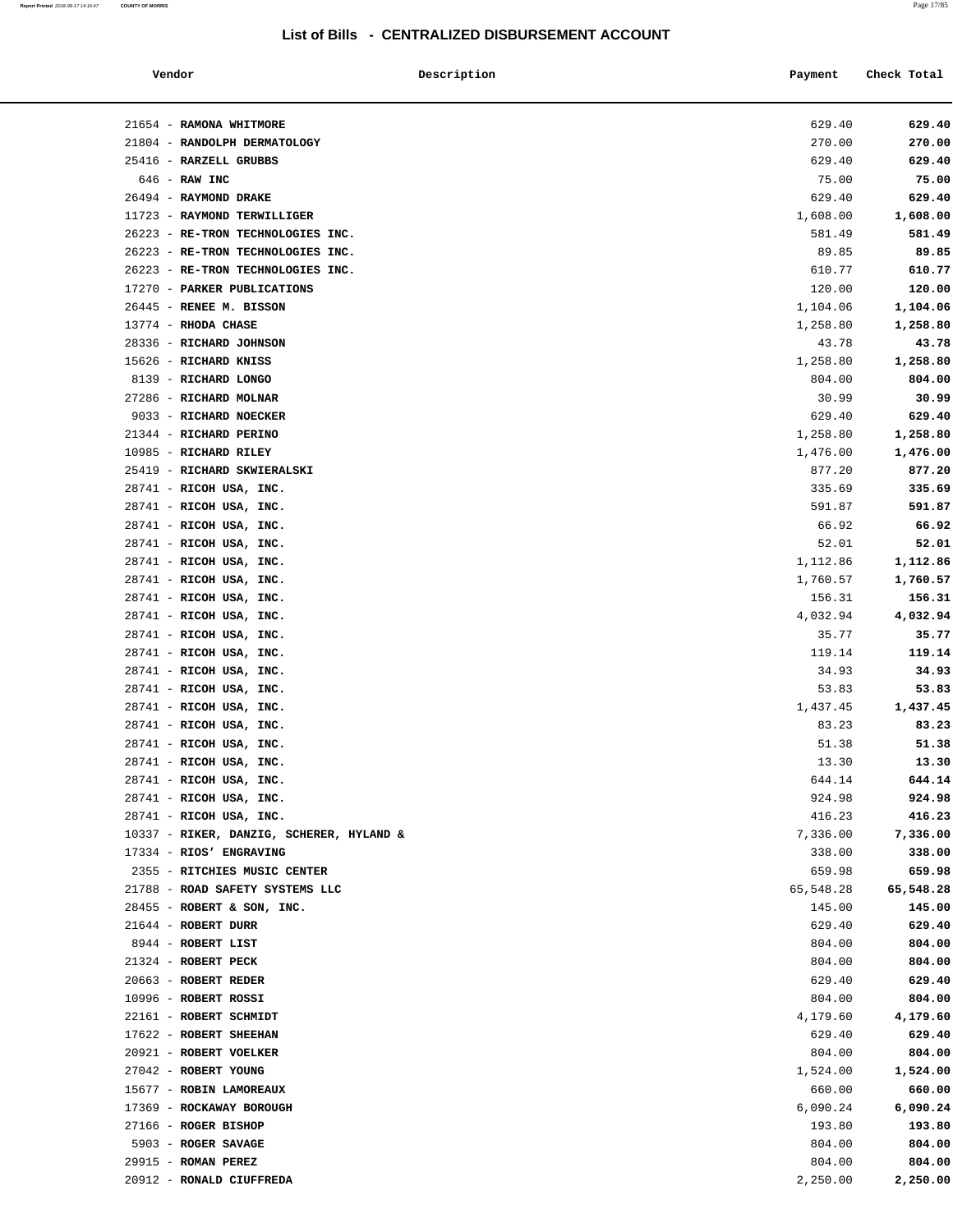| Vendor                                                    | Description | Payment         | Check Total |
|-----------------------------------------------------------|-------------|-----------------|-------------|
| 27098 - RONALD FISHER                                     |             | 804.00          | 804.00      |
| 26515 - RONALD FOSTER                                     |             | 730.80          | 730.80      |
| 25846 - ROSA QUICENO                                      |             | 629.40          | 629.40      |
| 5906 - ROSALIE DELLI SANTI                                |             | 629.40          | 629.40      |
| 26993 - ROSALIE GROW                                      |             | 629.40          | 629.40      |
| 13157 - ROSALIE ZABITA                                    |             | 629.40          | 629.40      |
| 27149 - ROSALIND LEBLANC                                  |             | 629.40          | 629.40      |
| 17517 - ROSAMOND SANTELLA                                 |             | 629.40          | 629.40      |
| 28259 - ROSARIO PATINO                                    |             | 629.40          | 629.40      |
| 1178 - ROSE FERRARA                                       |             | 629.40          | 629.40      |
| 15758 - ROSE LIVA                                         |             | 629.40          | 629.40      |
| 25124 - ROSELIND A. CUDJOE                                |             | 629.40          | 629.40      |
|                                                           |             |                 |             |
| 20498 - ROSETTA STONE LTD<br>5345 - ROUTE 23 AUTOMALL LLC |             | 2,329.00        | 2,329.00    |
|                                                           |             | 58.77<br>227.00 |             |
|                                                           |             |                 |             |
|                                                           |             | 52.68           | 338.45      |
| 17417 - ROXBURY TWP POLICE DEPT                           |             | 720.00          | 720.00      |
| $10040$ - RUBY FULLER                                     |             | 629.40          | 629.40      |
| 9938 - RUTGERS CENTER FOR CONTINUING                      |             | 2,276.00        |             |
|                                                           |             | 3,164.00        |             |
|                                                           |             | 2,640.00        |             |
|                                                           |             | 2,465.00        |             |
|                                                           |             | 1,313.33        |             |
|                                                           |             | 2,796.00        |             |
|                                                           |             | 2,845.00        |             |
|                                                           |             | 2,132.00        | 19,631.33   |
| 9938 - RUTGERS CENTER FOR CONTINUING                      |             | 779.00          |             |
|                                                           |             | 2,796.00        |             |
|                                                           |             | 2,975.00        |             |
|                                                           |             | 2,492.00        |             |
|                                                           |             | 3,200.00        | 12,242.00   |
| 9325 - RUTGERS SCHOOL OF BUSINESS                         |             | 3,060.00        |             |
|                                                           |             | 765.00          |             |
|                                                           |             | 3,060.00        |             |
|                                                           |             | 2,980.00        | 9,865.00    |
| 27044 - RUTGERS, THE STATE UNIVERSITY                     |             | 2,796.00        |             |
|                                                           |             | 800.00          | 3,596.00    |
| 4666 - RUTH BIAMONTE                                      |             | 90.00           | 90.00       |
| 13447 - RUTH BOWSER                                       |             | 629.40          | 629.40      |
| $14059$ - RUTH CRANE                                      |             | 629.40          | 629.40      |
| 9990 - RUTH SCHULTZ                                       |             | 629.40          | 629.40      |
| 17461 - S & S WORLDWIDE, INC.                             |             | 132.62          | 132.62      |
| 9506 - SALLY VANORSKI                                     |             | 629.40          | 629.40      |
| 20656 - SALOME OGILVIE                                    |             | 629.40          | 629.40      |
| 665 - SALVATORE CONTINI                                   |             | 75.50           | 75.50       |
| 27026 - SANDRA SHAW                                       |             | 804.00          | 804.00      |
| 21687 - SANITARY CONSTRUCTION CO. INC.                    |             | 130,937.06      | 130,937.06  |
| 2885 - SARAH HORAN                                        |             | 1,258.80        | 1,258.80    |
| 17530 - SCALES INDUSTRIAL                                 |             | 2,790.89        | 2,790.89    |
| 705 - SCOTT DIGIRALOMO                                    |             | 426.49          | 426.49      |
| 24284 - SELECT REHABILITATION INC.                        |             | 945.15          | 945.15      |
| 24186 - SERAFIN GONZALEZ                                  |             | 774.00          | 774.00      |
| 15454 - SERVICE PLUS                                      |             | 230.00          | 230.00      |
| 20899 - SGS TESTCOM INC                                   |             | 84.08           | 84.08       |
| 740 - SHAU-YING LIU                                       |             | 1,258.80        | 1,258.80    |
|                                                           |             |                 |             |
| 19854 - SHEAFFER SUPPLY INC.                              |             | 26.88           |             |
|                                                           |             | 49.75           | 76.63       |
| 17621 - SHEAFFER SUPPLY, INC.                             |             | 25.94           |             |
|                                                           |             | 67.23           | 93.17       |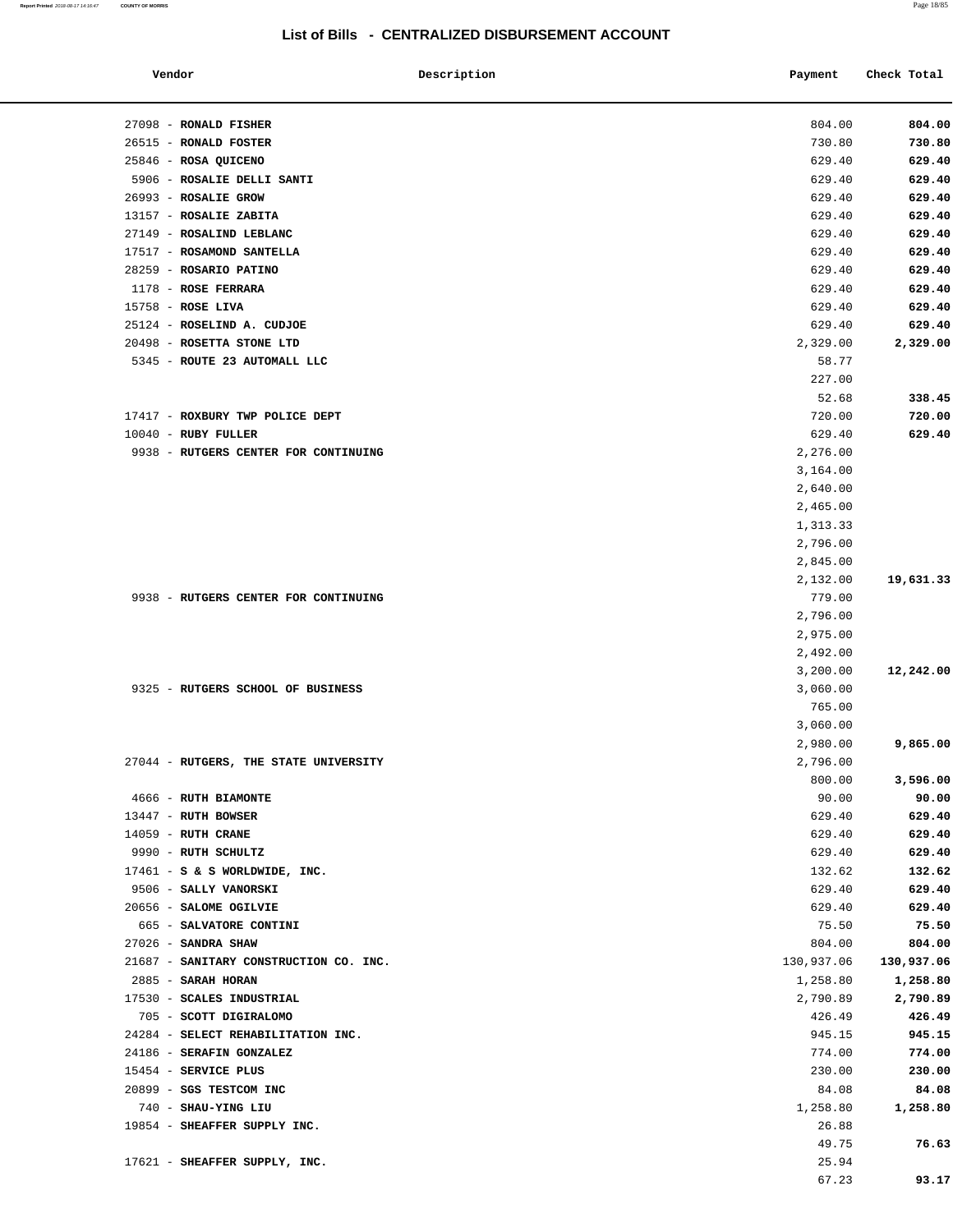**Report Printed** 2018-08-17 14:16:47 **COUNTY OF MORRIS** Page 19/85

### **List of Bills - CENTRALIZED DISBURSEMENT ACCOUNT**

| Vendor                                  | Description | Payment   | Check Total |
|-----------------------------------------|-------------|-----------|-------------|
| 8193 - SHEILA KARNER                    |             | 1,608.00  | 1,608.00    |
| 27853 - SHELLEY REINER                  |             | 536.00    | 536.00      |
| 17726 - SHI INTERNATIONAL CORP          |             | 142.48    | 142.48      |
| 17726 - SHI INTERNATIONAL CORP          |             | 5,964.00  | 5,964.00    |
| 17726 - SHI INTERNATIONAL CORP          |             | 11,112.00 | 11,112.00   |
| 24112 - SHIRLEY M CAMPBELL              |             | 629.40    | 629.40      |
| 1482 - SIBGATH KHAN                     |             | 804.00    | 804.00      |
| 17699 - SMITH MOTOR CO., INC.           |             | 826.10    |             |
|                                         |             | 939.83    |             |
|                                         |             | 741.28    |             |
|                                         |             | 393.81    | 2,901.02    |
| 8503 - SMITH TRACTOR & EQUIPMENT INC.   |             | 136.08    |             |
|                                         |             | 99.90     | 235.98      |
| 7722 - SNAP-ON INDUSTRIAL               |             | 936.75    | 936.75      |
| 6981 - SODEXO INC & AFFILIATES          |             | 53,134.00 | 53,134.00   |
| $14433$ - SOPHIE DYER                   |             | 629.40    | 629.40      |
|                                         |             | 11,770.35 |             |
| 17755 - SOUTHEAST MORRIS COUNTY         |             | 7,512.16  | 11,770.35   |
| 17755 - SOUTHEAST MORRIS COUNTY         |             | 3,001.00  | 7,512.16    |
| 17772 - SPEEDWELL ELECTRIC MOTORS       |             |           | 3,001.00    |
| $19919$ - STAR LEDGER                   |             | 154.56    | 154.56      |
| 15070 - STEPHEN HAMMOND                 |             | 1,608.00  | 1,608.00    |
| 15640 - STEPHEN KRALL                   |             | 629.40    | 629.40      |
| 21007 - STEPHEN KUKAN                   |             | 804.00    | 804.00      |
| 6563 - STEPHEN ROZAN                    |             | 629.40    | 629.40      |
| 5948 - STEPHEN TURKO                    |             | 1,258.80  | 1,258.80    |
| 27020 - STEVE J MACIAG                  |             | 1,258.80  | 1,258.80    |
| 12372 - STEVE TOLAND                    |             | 1,433.40  | 1,433.40    |
| 29129 - STONEGATE ASSOCIATES, LLC       |             | 2,100.00  | 2,100.00    |
| 29129 - STONEGATE ASSOCIATES, LLC       |             | 2,170.00  | 2,170.00    |
| 8621 - SUBURBAN PROPANE -2347           |             | 357.90    | 357.90      |
| 18009 - SUDESH THAPAR                   |             | 1,607.40  | 1,607.40    |
| $24452$ - SUE O'CONNOR                  |             | 1,365.60  | 1,365.60    |
| 30349 - SUKHVIR SINGH                   |             | 268.45    | 268.45      |
| 11950 - SUMITA SAKPAL                   |             | 1,608.00  | 1,608.00    |
| 27893 - SUMMIT MEDICAL GROUP, PA        |             | 1,340.00  | 1,340.00    |
| 29540 - U.S. BANK OPERATIONS CENTER     |             | 14,784.37 | 14,784.37   |
| $1487$ - SUSAN SMITH                    |             | 629.40    | 629.40      |
| 5927 - SUSIE GLEATON                    |             | 629.40    | 629.40      |
| 11429 - SUSSEX COUNTY MUA               |             | 537.60    | 537.60      |
| 2908 - SYBIL RALPH                      |             | 629.40    | 629.40      |
| 21364 - SYSTEM ONE ALARM                |             | 1,020.00  | 1,020.00    |
| 6265 - T & M ASSOCIATES                 |             | 8,179.25  |             |
|                                         |             | 10,145.05 | 18,324.30   |
| 25523 - TACTICAL MEDICAL SOLUTIONS INC. |             | 711.14    | 711.14      |
| 25523 - TACTICAL MEDICAL SOLUTIONS INC. |             | 1,923.26  | 1,923.26    |
| 25523 - TACTICAL MEDICAL SOLUTIONS INC. |             | 306.61    | 306.61      |
| $27027$ - TAD R SIMS                    |             | 804.00    | 804.00      |
| 30236 - TALEVATION, LLC                 |             | 2,580.00  | 2,580.00    |
| 18096 - TAX COLLECTOR                   |             | 54,584.08 | 54,584.08   |
| 7574 - TELE-MEASUREMENTS, INC.          |             | 7,459.00  | 7,459.00    |
| 17990 - TELESEARCH INC                  |             | 4,471.20  |             |
|                                         |             | 3,685.50  |             |
|                                         |             | 614.25    |             |
|                                         |             | 3,768.87  |             |
|                                         |             | 491.40    |             |
|                                         |             | 3,761.10  | 16,792.32   |
| 1163 - TERESA BURKE                     |             | 1,258.80  | 1,258.80    |
| 26513 - TERESA DUCKWORTH                |             | 60.00     | 60.00       |
| 14846 - TERESA GALLAGHER                |             | 1,258.80  | 1,258.80    |
|                                         |             |           |             |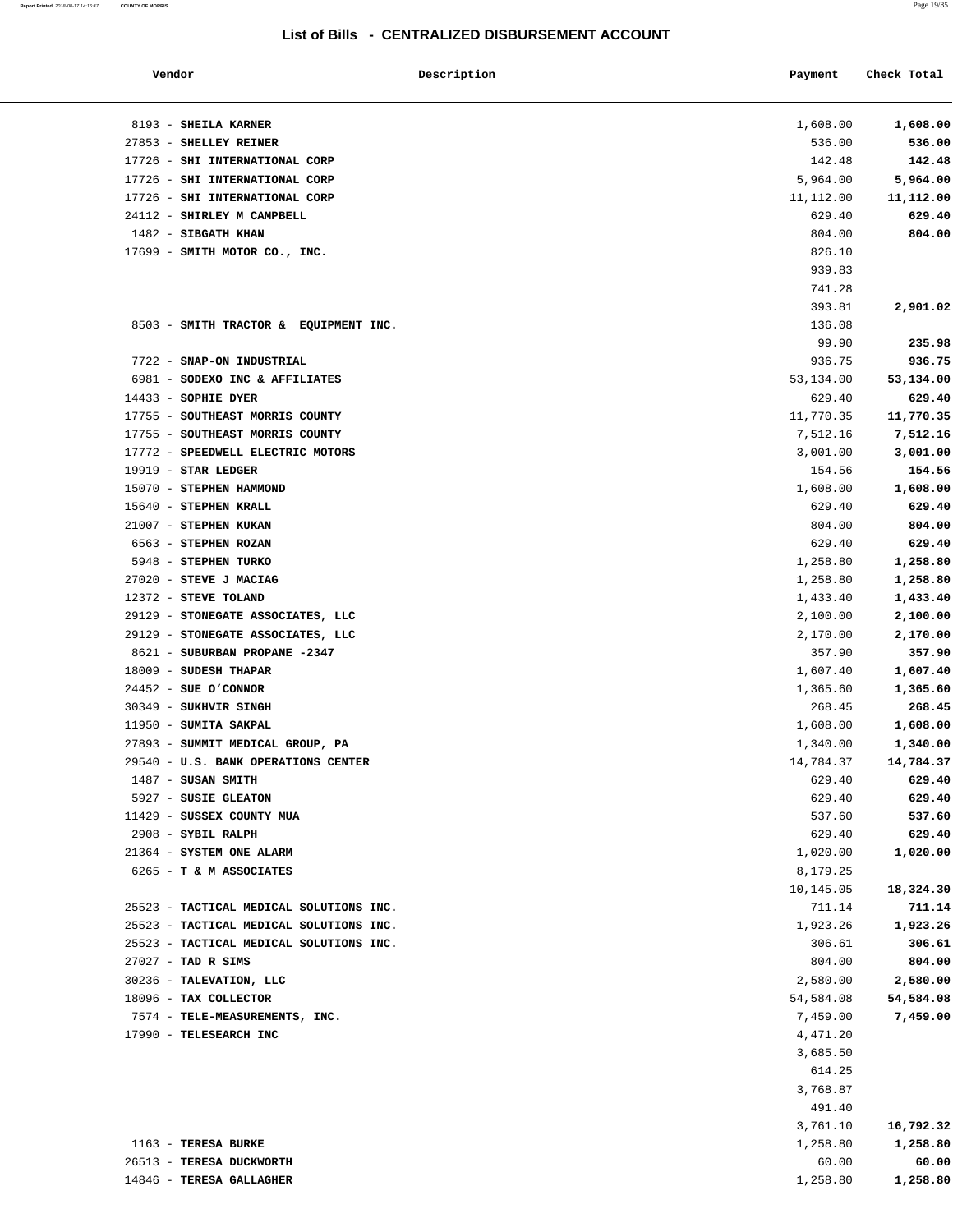**Report Printed** 2018-08-17 14:16:47 **COUNTY OF MORRIS** Page 20/85

### **List of Bills - CENTRALIZED DISBURSEMENT ACCOUNT**

| Vendor                                  | Description | Payment   | Check Total |
|-----------------------------------------|-------------|-----------|-------------|
| 24184 - TERESA PANNULLO                 |             | 1,258.80  | 1,258.80    |
| 11651 - THE BIBER PARTNERSHIP AIA       |             | 1,069.13  | 1,069.13    |
| 17710 - THE ESTATE OF ALFRED SMITH      |             | 419.60    | 419.60      |
| 2447 - THE PORTASOFT COMPANY INC        |             | 464.00    | 464.00      |
| 21355 - THE RODGERS GROUP LLC           |             | 6,000.00  | 6,000.00    |
| 5711 - THE TAB GROUP                    |             | 56.45     | 56.45       |
| 26501 - THELMA EVANS-KNIGHT             |             | 629.40    | 629.40      |
| $20237$ - THELMA LAYNE                  |             | 629.40    | 629.40      |
| 24831 - THERESA JACKSON                 |             | 629.40    | 629.40      |
| 16007 - THOMAS A. MARKT                 |             | 978.00    | 978.00      |
| 8778 - THOMAS JANKE                     |             | 629.40    | 629.40      |
| 20151 - THOMAS MCNIECE                  |             | 629.40    | 629.40      |
| 18437 - THOMSON REUTERS-WEST            |             | 708.00    | 708.00      |
| 18437 - THOMSON REUTERS-WEST            |             | 1,590.71  | 1,590.71    |
| 18437 - THOMSON REUTERS-WEST            |             | 282.60    | 282.60      |
| 10812 - THOMSON REUTER-WEST             |             | 785.81    | 785.81      |
| 10812 - THOMSON REUTER-WEST             |             | 462.54    | 462.54      |
| 5455 - THOMSON RUETERS - WEST           |             | 7,065.02  | 7,065.02    |
| 122 - TILCON NEW YORK INC.              |             | 502.15    |             |
|                                         |             | 5,177.94  | 5,680.09    |
| 6572 - TILLIE CHOLLETTE                 |             | 780.00    | 780.00      |
| 21479 - TIOGA SOLAR MORRIS COUNTY 1 LLC |             | 2,677.33  | 2,677.33    |
| 18067 - TJ'S SPORTWIDE TROPHY           |             | 51.30     |             |
|                                         |             | 138.00    | 189.30      |
| 281 - TOMAR INDUSTRIES INC              |             | 156.00    |             |
|                                         |             | 269.80    |             |
|                                         |             | 646.50    | 1,072.30    |
| 9055 - TOTAL ADMINISTRATIVE SERVICES    |             | 2,246.40  |             |
|                                         |             | 2,772.88  | 5,019.28    |
| 18099 - TOWNSHIP OF MENDHAM             |             | 13,253.77 | 13,253.77   |
| 17247 - TOWNSHIP OF RANDOLPH            |             | 8,515.24  | 8,515.24    |
| 18398 - TOWNSHIP OF WASHINGTON          |             | 1,300.00  | 1,300.00    |
| 19990 - TREASURER-STATE OF NEW JERSEY   |             | 85.00     | 85.00       |
| 12333 - TRIMBOLI & PRUSINOWSKI, LLC     |             | 1,834.00  |             |
|                                         |             | 1,540.00  | 3,374.00    |
| 2181 - TRIUS, INC.                      |             | 961.53    | 961.53      |
| 25390 - TRUCHSIA HANABERGH              |             | 1,258.80  | 1,258.80    |
| 25209 - TURN OUT UNIFORMS, INC.         |             | 1,062.33  | 1,062.33    |
| 25209 - TURN OUT UNIFORMS, INC.         |             | 405.00    | 405.00      |
| 25209 - TURN OUT UNIFORMS, INC.         |             | 123.98    | 123.98      |
| 25209 - TURN OUT UNIFORMS, INC.         |             | 732.47    | 732.47      |
| 25209 - TURN OUT UNIFORMS, INC.         |             | 105.99    | 105.99      |
| 4144 - U-LINE SHIPPING SUPPLY           |             | 40.02     |             |
|                                         |             | 175.98    | 216.00      |
| 9285 - U.S. SECURITY ASSOCIATES, INC.   |             | 1,697.54  |             |
|                                         |             | 1,859.97  |             |
|                                         |             | 1,564.08  |             |
|                                         |             | 2,673.44  |             |
|                                         |             | 1,882.06  |             |
|                                         |             | 2,212.01  |             |
|                                         |             | 2,042.05  |             |
|                                         |             | 1,601.92  | 15,533.07   |
| 9285 - U.S. SECURITY ASSOCIATES, INC.   |             | 2,343.67  |             |
|                                         |             | 1,961.68  |             |
|                                         |             | 13,114.64 |             |
|                                         |             | 2,560.99  | 19,980.98   |
| 8262 - UNA SOARES                       |             | 629.40    | 629.40      |
| 18233 - UNITED PARCEL SERVICE           |             | 135.00    | 135.00      |
| 30229 - UNITED ROTARY BRUSH CORP.       |             | 456.75    | 456.75      |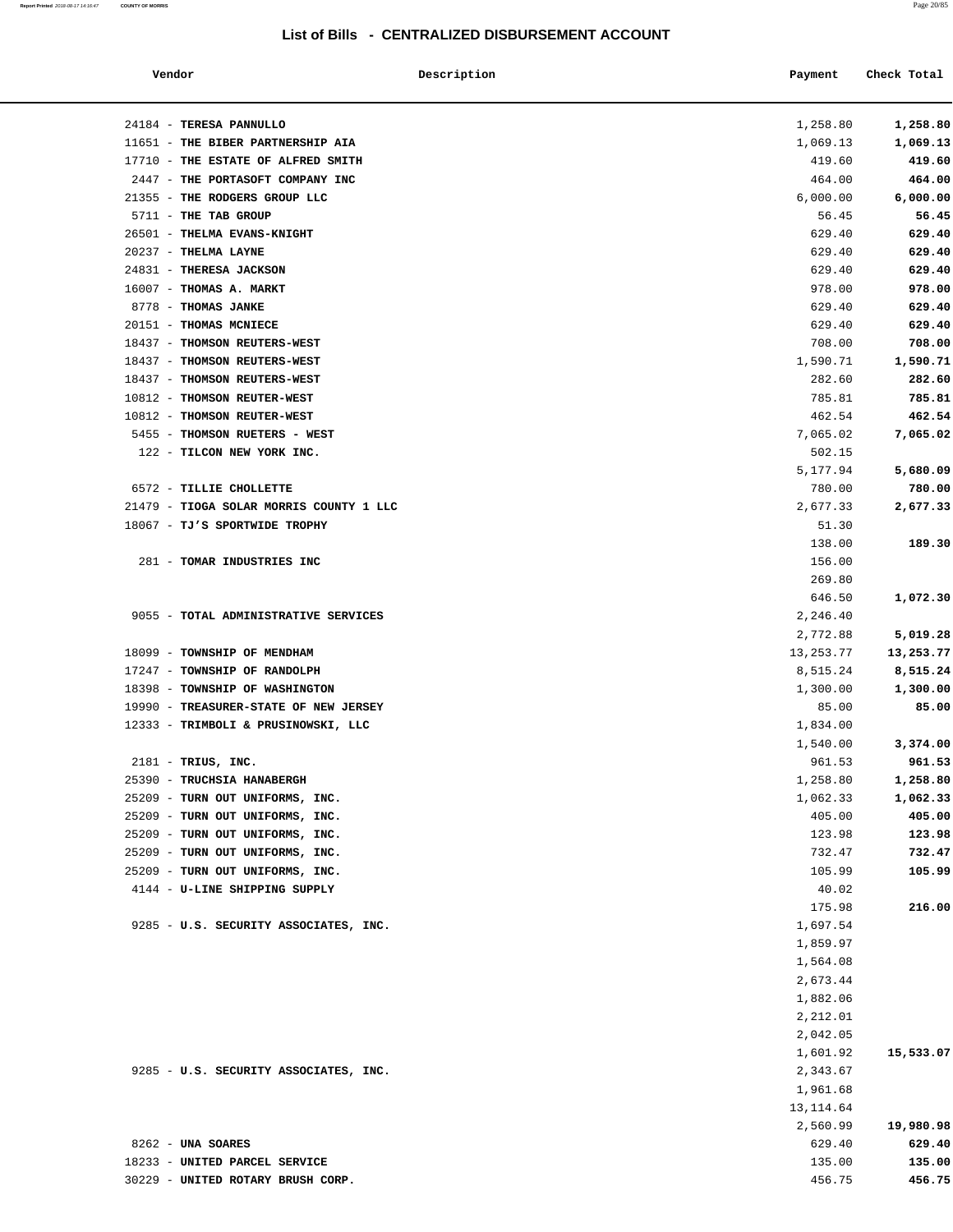#### **Report Printed** 2018-08-17 14:16:47 **COUNTY OF MORRIS** Page 21/85

### **List of Bills - CENTRALIZED DISBURSEMENT ACCOUNT**

| Vendor                                  | Description | Payment            | Check Total |
|-----------------------------------------|-------------|--------------------|-------------|
| 15732 - UNIVERSAL UNIFORM SALES CO INC  |             | 985.46             | 985.46      |
| 15732 - UNIVERSAL UNIFORM SALES CO INC  |             | 80.00              | 80.00       |
| 20035 - UNIVERSAL UNIFORM SALES CO. INC |             | 1,017.42           | 1,017.42    |
| 20989 - USA ARCHITECTS PLANNERS &       |             | 3,600.00           | 3,600.00    |
| 20042 - V.E. RALPH & SON INC.           |             | 362.05             | 362.05      |
| 5241 - VARLO CAMPBELL                   |             | 629.40             | 629.40      |
| 21273 - VELMA SAVORY                    |             | 804.00             | 804.00      |
| 24350 - VENETIA MILLER                  |             | 1,554.00           | 1,554.00    |
| 10158 - VERIZON                         |             | 454.36             | 454.36      |
| $1286$ - VERIZON                        |             | 69.40              | 69.40       |
| 1286 - VERIZON                          |             | 7,047.02           | 7,047.02    |
| 10158 - VERIZON                         |             | 325.96             | 325.96      |
| $1286$ - VERIZON                        |             | 107.14             | 107.14      |
| $1286$ - VERIZON                        |             | 1,138.71           | 1,138.71    |
| $1286$ - VERIZON                        |             | 34.74              | 34.74       |
| $1286$ - VERIZON                        |             | 71.87              | 71.87       |
| 10502 - VERIZON BUSINESS                |             | 51.38              | 51.38       |
| $10668$ - VERIZON CABS                  |             | 1,584.58           | 1,584.58    |
| 1348 - VERIZON WIRELESS                 |             | 49.37              |             |
|                                         |             | 59.72              |             |
|                                         |             | 862.77             |             |
|                                         |             | 9,768.35<br>162.70 |             |
|                                         |             | 49.28              |             |
|                                         |             | 13,939.54          |             |
|                                         |             | 277.94             | 25,169.67   |
| 24183 - VICTORIA BRYANT                 |             | 629.40             | 629.40      |
| 7037 - VILLAGE SUPER MARKET, INC.       |             | 176.61             |             |
|                                         |             | 163.65             |             |
|                                         |             | 383.75             |             |
|                                         |             | 23.52              |             |
|                                         |             | 137.18             | 884.71      |
| 29917 - VINCENT DIRUGGIERO              |             | 804.00             | 804.00      |
| 16028 - VINCENT MASSALONGO              |             | 629.40             | 629.40      |
| 21650 - VIOLET FORBES                   |             | 804.00             | 804.00      |
| 9116 - VIOLETA VASILAS                  |             | 768.00             | 768.00      |
| 18331 - VIRTU WATER METER SERVICES INC  |             | 512.50             | 512.50      |
| 16784 - VIVIAN O'KEEFE                  |             | 804.00             | 804.00      |
| 6146 - W.B. MASON COMPANY INC           |             | 1,341.25           | 1,341.25    |
| 6146 - W.B. MASON COMPANY INC           |             | 532.03             |             |
|                                         |             | 864.40             | 1,396.43    |
| 6146 - W.B. MASON COMPANY INC           |             | 174.44             |             |
|                                         |             | 166.02             | 340.46      |
| 6146 - W.B. MASON COMPANY INC           |             | 182.92             |             |
|                                         |             | 335.84             |             |
|                                         |             | 155.40             |             |
|                                         |             | 104.22             |             |
|                                         |             | 356.39             |             |
|                                         |             | 1,404.22           |             |
|                                         |             | 538.34             |             |
|                                         |             | 259.17             | 3,336.50    |
| 6146 - W.B. MASON COMPANY INC           |             | 190.27             |             |
|                                         |             | 218.96             |             |
|                                         |             | 365.24             | 774.47      |
|                                         |             |                    |             |
| 6146 - W.B. MASON COMPANY INC           |             | 250.18             |             |
|                                         |             | 207.72             |             |
|                                         |             | 63.98<br>121.54    |             |